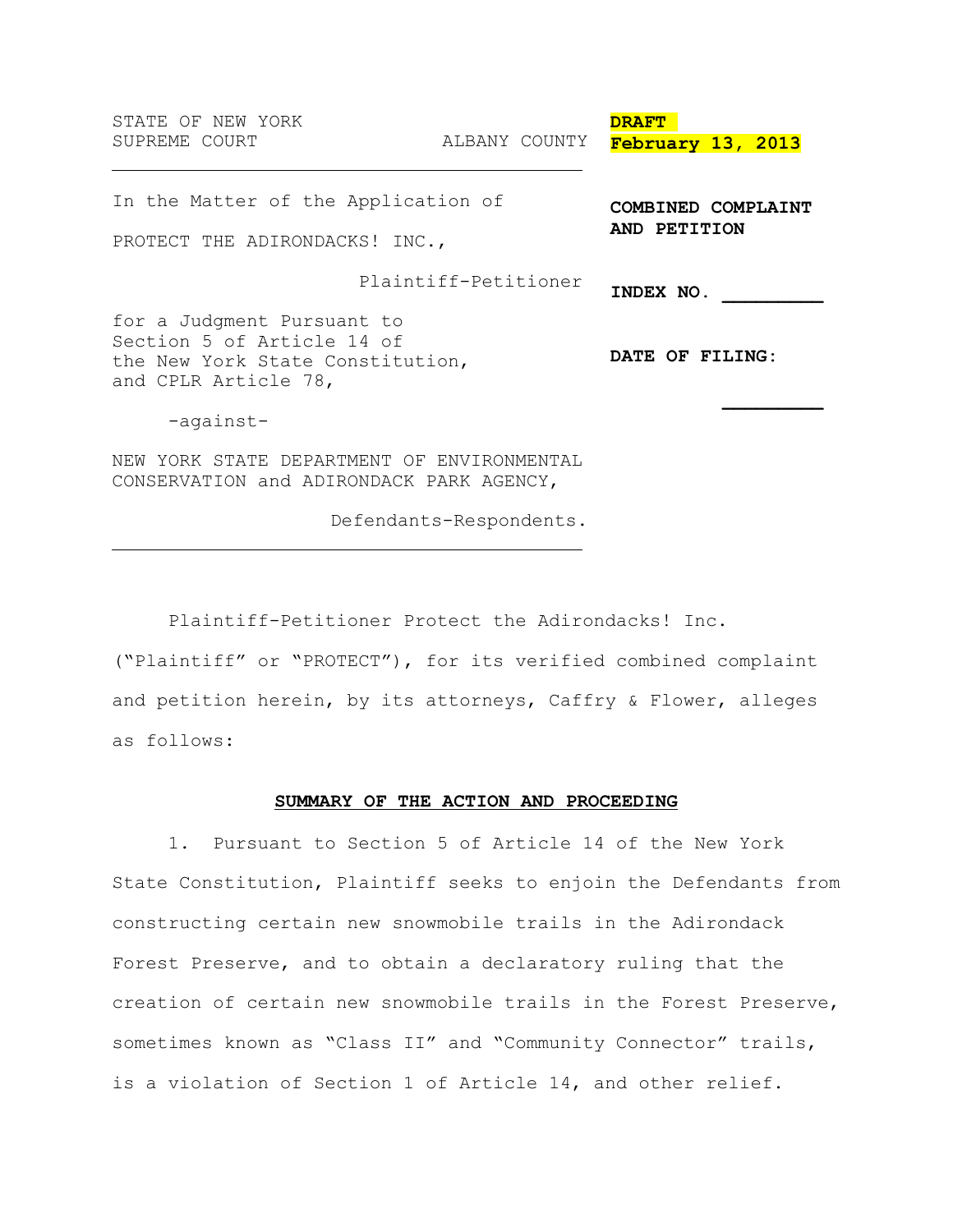2. Pursuant to CPLR Article 78, Plaintiff seeks to have the Court declare null and void certain temporary revocable permits ("TRP") issued by defendant New York State Department of Environmental Conservation ("DEC") on or about December 17, 2012 and January 2, 2013, and any other such permits and agreements, for the grooming of the snow on certain snowmobile trails in the Adirondack Forest Preserve by the use of large mechanical grooming machines, which is a violation of the Adirondack Park State Land Master Plan ("APSLMP").

3. Pursuant to CPLR Article 78, Plaintiff seeks to have the Court declare null and void said temporary revocable permits and agreements because they were issued in violation of 6 NYCRR Part 196.

#### **THE PARTIES**

4. Plaintiff Protect the Adirondacks! Inc. ("PROTECT") is a New York not-for-profit corporation. It is exempt from taxation pursuant to Internal Revenue Code  $\frac{1}{5}$  501(c)(3). PROTECT was formed by the consolidation in 2009 of two predecessor organizations: Residents' Committee to Protect the Adirondacks, Inc. (formed in 1990) and The Association for the Protection of the Adirondacks, Inc. (formed in 1902).

5. Among the purposes for which PROTECT was organized are the following statements from its Certificate of Consolidation: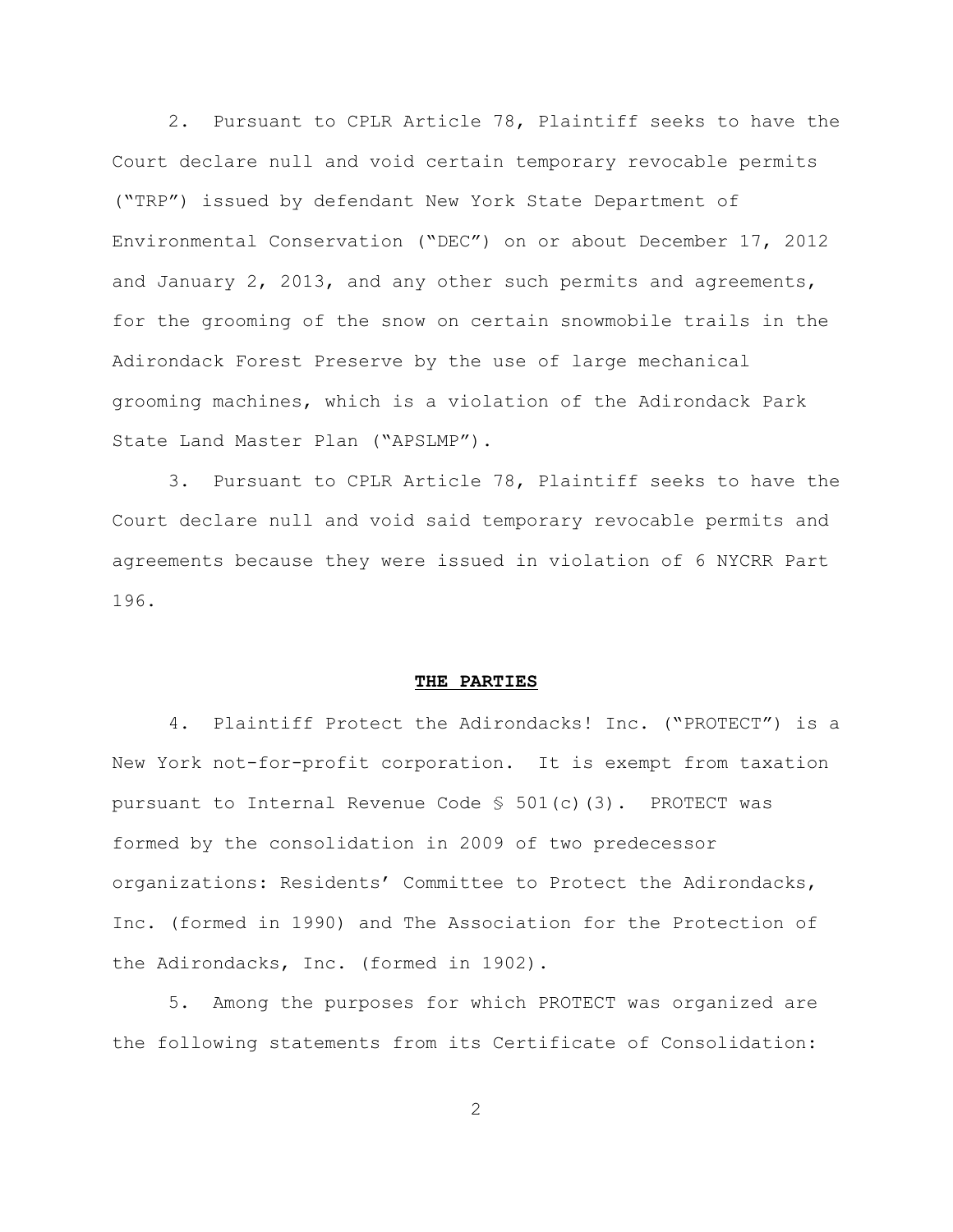Protect the Adirondacks! Inc. shall be a non-profit, grassroots membership organization dedicated to the protection and stewardship of the public and private lands of the Adirondack Park, and to building the health and diversity of its human communities and economies for the benefit of current and future generations.

Permanently protect the Park's wildlands, with special emphasis on the Forest Preserve.

Ensure that the "Forever Wild" clause, Article XIV of the New York State Constitution, is preserved and that the Forest Preserve and other lands are strictly managed according to such Article.

Promote the Adirondack Park as a global model of landscape-scale conservation in which strong protection of large, interconnected public wildlands are integrated with sustainably managed, economically viable, private farms and forests that are linked to healthy, diverse rural communities.

Protect, preserve, and enhance the wilderness character, ecological integrity, scenic resources, and appropriate recreational uses of the New York State Forest Preserve.

6. PROTECT currently has approximately 2,000 members, about one-half of which reside or own property within the Adirondack Park.

7. Many of its members are regular users of the New York State Forest Preserve in the Adirondack Park and some of them regularly use the Moose River Plains Wild Forest, Jessup River Wild Forest, Wilmington Wild Forest, and other units of the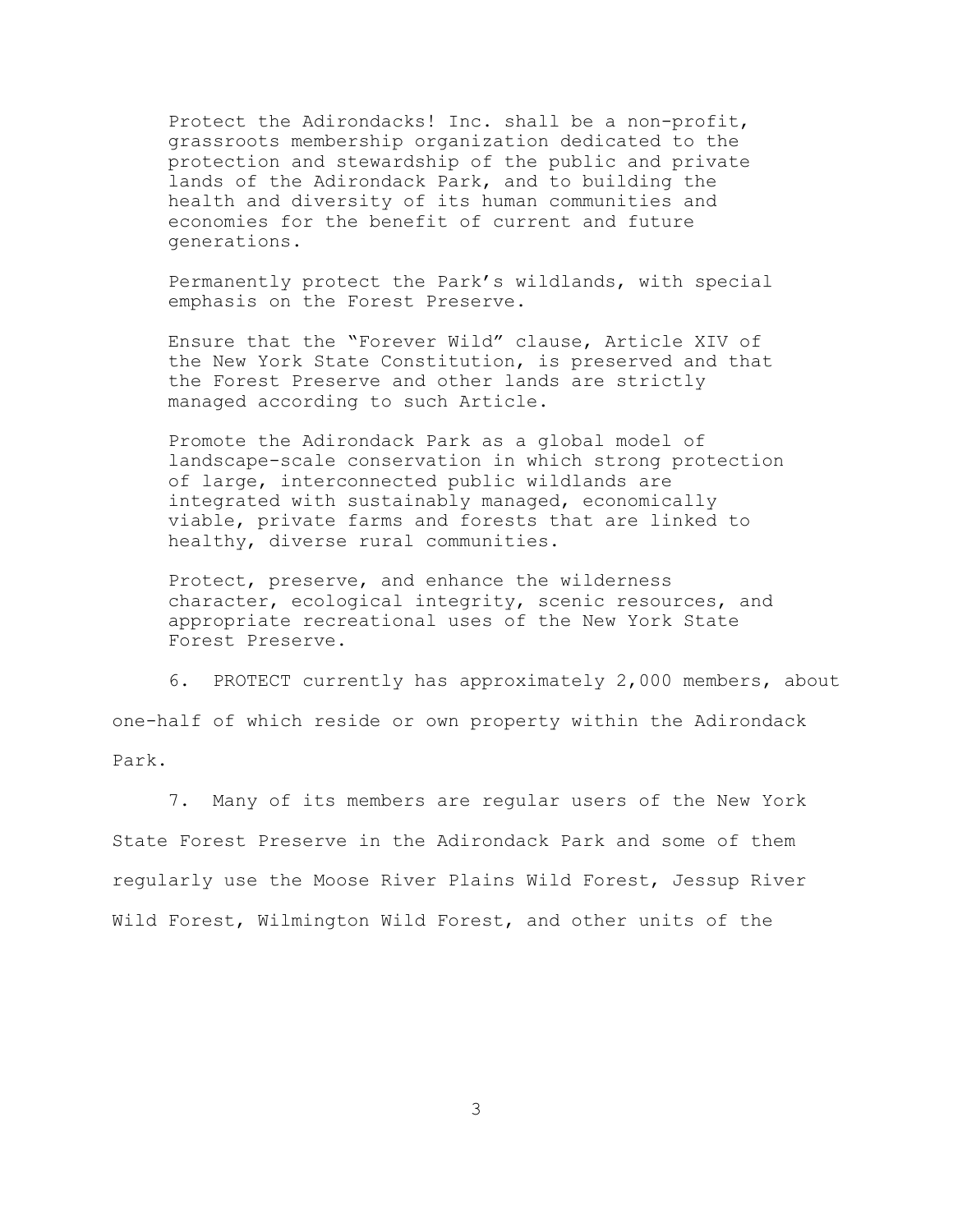Forest Preserve classified as "Wild Forest" under the Adirondack Park State Land Master Plan ("APSLMP").<sup>1</sup>

8. As part of its mission to protect the New York State Forest Preserve, and to promote appropriate recreational use thereof, the Plaintiff, its predecessor organizations, and their members have long advocated for the preservation and improved management of the Forest Preserve. See Association for the Protection of the Adirondacks v. MacDonald, 253 N.Y. 234 (1930); Matter of Adirondack Mtn. Club Inc. v. Adirondack Park Agency, 33 M.3d 383, 387 (Sup. Ct. Albany Co. 2011).

9. Plaintiff's members use the Wild Forest lands of the Forest Preserve more than most other members of the public. Some members return to them year after year.

10. Plaintiff's members regularly use these areas for recreation and to study and enjoy their lands and waters, and their flora and fauna.

11. Defendant DEC is an agency of the State of New York created pursuant to ECL Article 3. Its principal offices are located in the City and County of Albany, New York.

12. Pursuant to ECL § 9-0105(1) and § 9-0101(6), DEC is responsible for the care, custody and control of the New York State Forest Preserve.

 $1$  Available at http://apa.ny.gov/Documents/Laws\_Regs/SLMP-20120201-Web.pdf.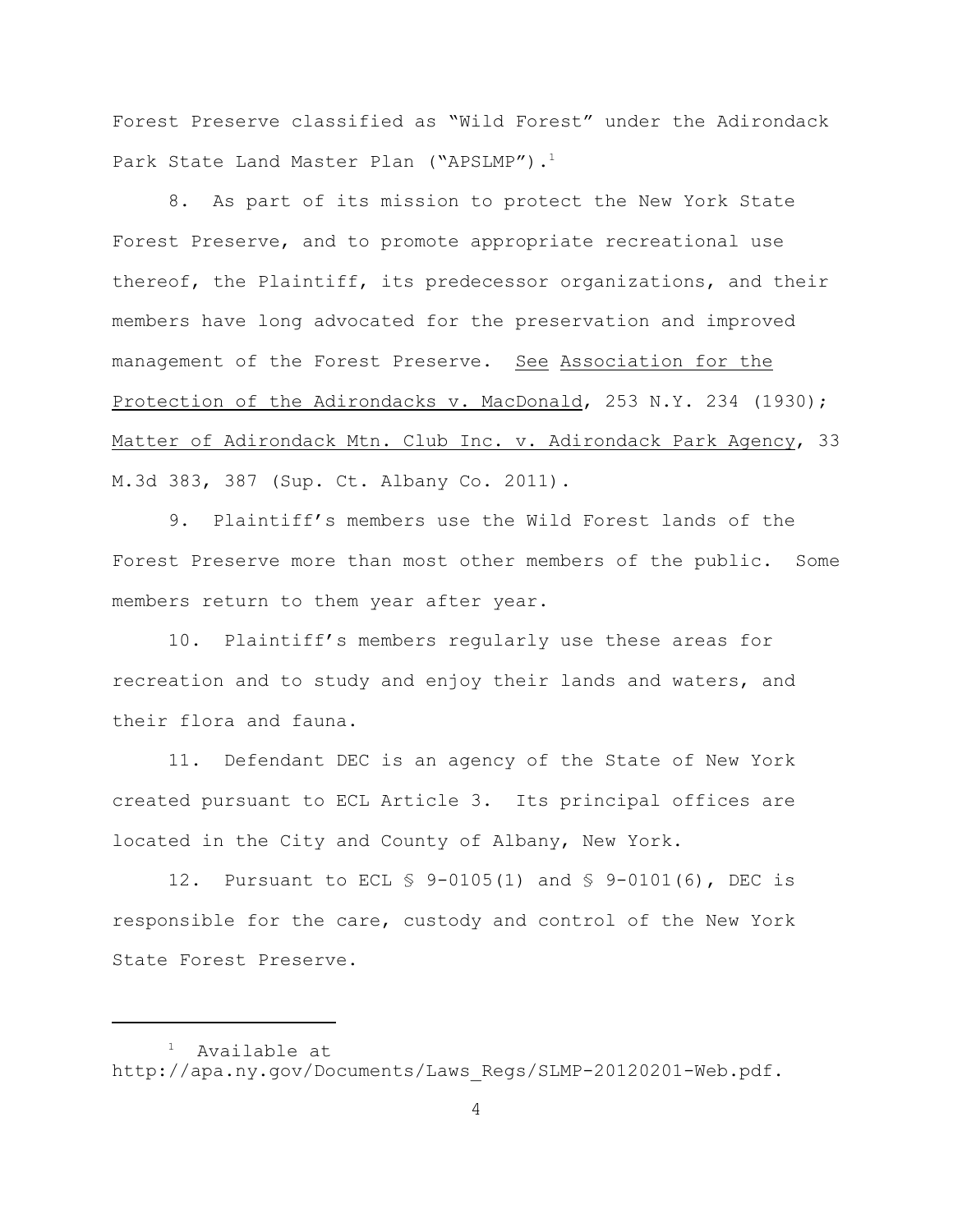13. Pursuant to Executive Law Article 27, Adirondack Park Agency Act ("APA Act") § 816, DEC is responsible for preparing an individual management plan ("UMP") for each unit of state land in the Adirondack Park.

14. Defendant Adirondack Park Agency ("APA") is an agency of the State of New York created pursuant to APA Act § 803. Its office is located at Ray Brook in the Town of North Elba, County of Essex, New York.

15. Pursuant to APA Act § 816, APA is responsible for preparing the APSLMP and ensuring that the UMPs for units of state land in the Adirondack Park comply with the APSLMP.

#### **VENUE**

16. Venue of this action-proceeding properly lies in Albany County pursuant to CPLR § 506 because defendant DEC has its principal office in said county.

#### **BACKGROUND**

#### Article 14, § 1 of the Constitution

17. Article 14, § 1 of the New York State Constitution ("Article 14") provides, in pertinent part:

The lands of the state, now owned or hereafter acquired, constituting the forest preserve as now fixed by law, shall be forever kept as wild forest lands. They shall not be leased, sold or exchanged, or be taken by any corporation, public or private, nor shall the timber thereon be sold, removed or destroyed.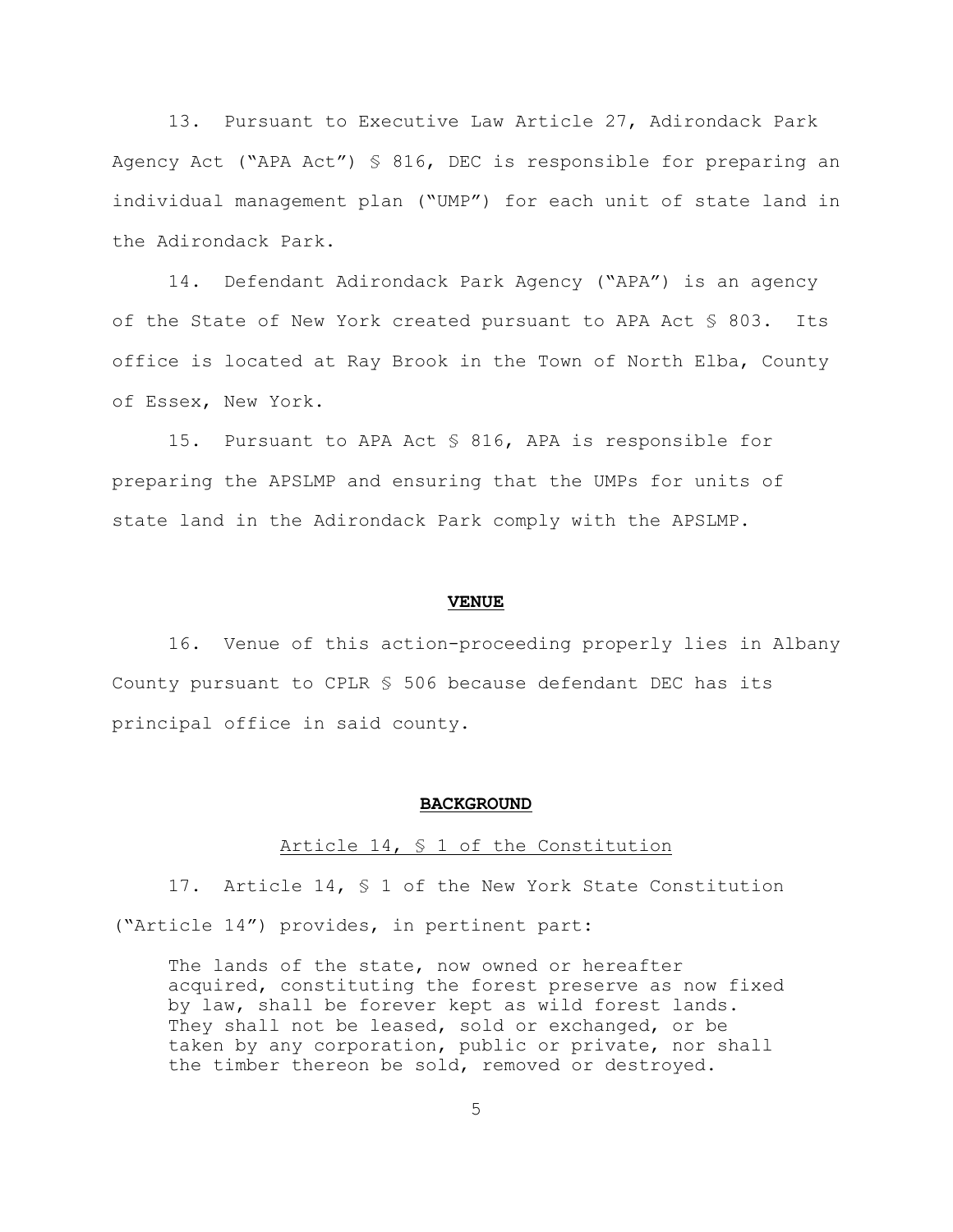18. Pursuant to ECL § 9-0101(6), all lands of the State, with limited exceptions that are not applicable in this action, that are located in the counties of Clinton, Delaware, Essex, Franklin, Fulton, Hamilton, Herkimer, Lewis, Oneida, Saratoga, Saint Lawrence, Warren, Washington, Greene, Ulster and Sullivan, are part of the Forest Preserve.

19. State Forest Preserve lands are to be kept "Forever Wild" pursuant to Article 14, § 1.

20. Article 14, § 1 prohibits the cutting, removal or other destruction of trees and timber in the Forest Preserve to a substantial extent for any purpose.<sup>2</sup>

21. Article 14, § 1 requires that said lands be preserved as wild forest lands.<sup>3</sup>

22. Article 14, § 1 prohibits the construction on such lands of facilities for any sport that requires an artificial or man-made setting.<sup>4</sup>

 $^2$  Association, supra, 253 N.Y. at 238-242; Balsam Lake Anglers Club v. DEC, 199 A.D.2d 852 (3d Dept. 1993). The Plaintiff herein is the successor to the plaintiff in the 1930 case. See ¶4, supra.

<sup>&</sup>lt;sup>3</sup> Association, supra, 253 N.Y. at 241-242; Association for the Protection of the Adirondacks v. MacDonald, 228 A.D. 73, 82 (3d Dept. 1930).

<sup>&</sup>lt;sup>4</sup> Association, supra, 228 A.D. at 82. See also Association, supra, 253 N.Y. at 241-242.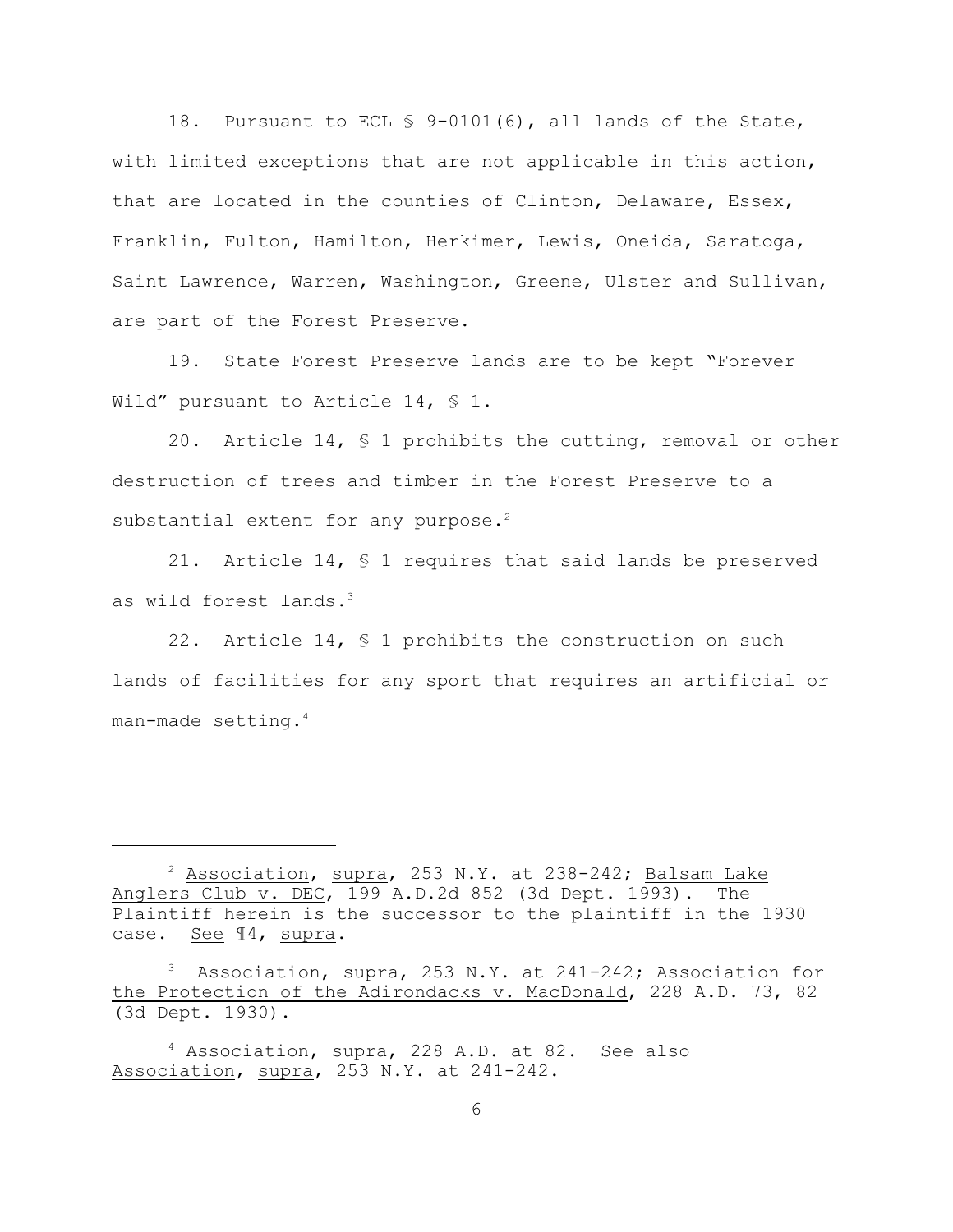### The Adirondack Park State Land Master Plan

23. The APA Act created the APA to oversee and regulate the use and management of state and private land within the Adirondack Park.

24. Pursuant to Executive Law § 816, the APSLMP, as approved by APA and the Governor, controls the use and management of the Forest Preserve in the Adirondack Park.

25. The APSLMP has the force and effect of law and is binding upon APA and DEC.<sup>5</sup>

26. The APSLMP divides the Adirondack Forest Preserve into various classifications, including Wilderness, Primitive, Canoe, Wild Forest and Intensive Use. APSLMP p. 14.

27. The APSLMP spells out what types of facilities and uses are allowed in each such classification of land in the Adirondack Forest Preserve. APSLMP pp. 19-50.

28. The use of motor vehicles is strictly limited in all of the land classifications, except for Intensive Use Areas. APSLMP pp. 20-41.

29. The APSLMP (pp. 16-17) defines a "motor vehicle" as: a device for transporting people, supplies or material, incorporating a motor or an engine of any type for propulsion and with wheels, tracks, skids, skis, air cushion or other contrivance for traveling on or adjacent to land and water or through water. The term includes such vehicles as automobiles, trucks, jeeps,

<sup>5</sup> Adirondack Mtn. Club, supra, 33 M.3d at 387; Helms v. Reid, 90 M.2d 583, 602 (Sup. Ct. Hamilton Co. 1977).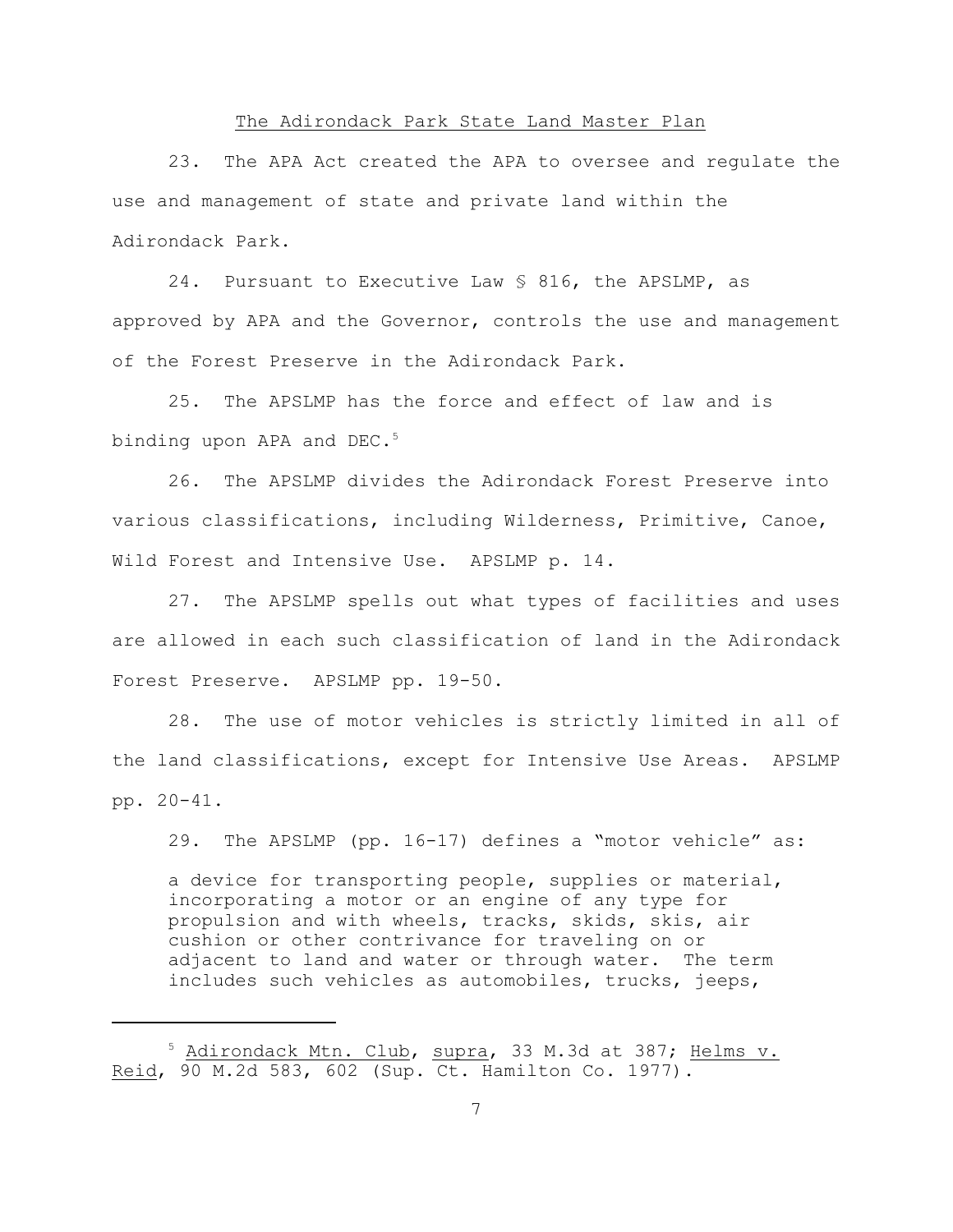motorbikes, dirt or trail bikes, any type of all-terrain vehicles, duffel carriers, snowmobiles, snowcats, bulldozers and other earth-moving equipment, and motorboats. (emphasis added)

30. The APSLMP (p. 18) defines a "snowmobile" as "a motor vehicle designed solely for travel on snow or ice by means of a combination of tracks and a ski or skis."

31. The APSLMP purports to allow the use of snowmobiles by the public in Forest Preserve units classified as Wild Forest and Intensive Use, but prohibits their use by the public in units classified as Wilderness, Primitive and Canoe. APSLMP pp. 23, 28, 30, 36, 40.

32. The APSLMP limits the public use of snowmobiles in the Forest Preserve to certain roads and to designated "snowmobile trails", which are defined as:

a marked trail of essentially the same character as a foot trail designated by the Department of Environmental Conservation on which, when covered by snow and ice, snowmobiles are allowed to travel and which may double as a foot trail at other times of year. APSLMP p. 18.

33. In Wild Forest Areas, certain other types of motor vehicles may be used by the public, but only on designated roads. APSLMP p. 34.

34. In addition, the APSLMP (p. 33) permits certain other uses of motor vehicles in Wild Forest Areas for limited administrative purposes.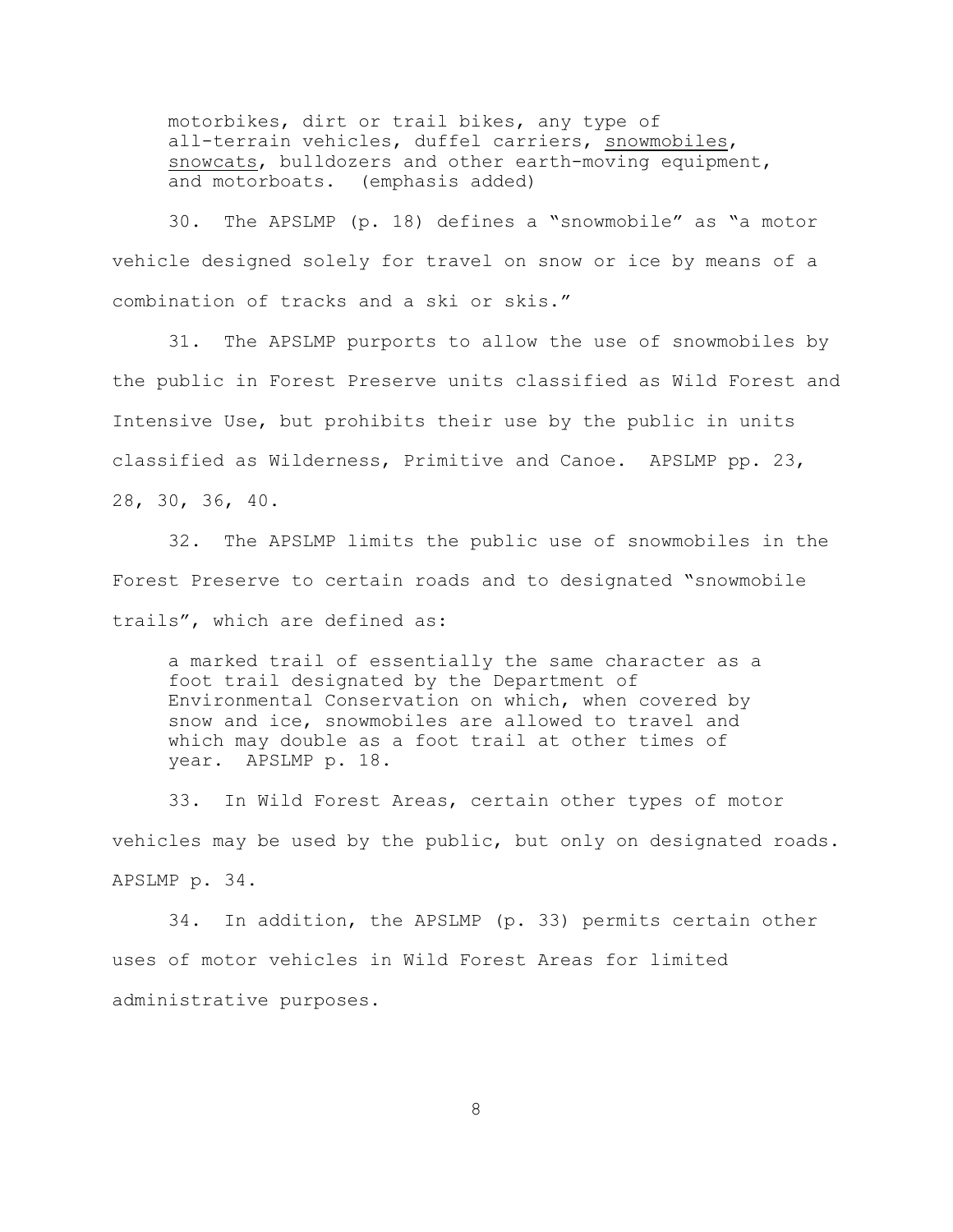#### Wild Forest Lands

35. Article 14 requires that all Forest Preserve lands "shall be forever kept as wild forest lands" (emphasis added). The APSLMP uses the term "Wild Forest" in a different context, to denominate a subset of the lands making up the Forest Preserve. APSLMP p. 31. However, Article 14 applies equally to all of the Forest Preserve land classifications in the APSLMP.

36. Park-wide, there are over 1.2 million acres of land classified as Wild Forest pursuant to the APSLMP.

37. "The primary wild forest management guideline [is] to protect the natural wild forest setting and to provide those types of outdoor recreation that will afford public enjoyment without impairing the wild forest atmosphere." APSLMP p. 31.

38. "Although the nature of most wild forest areas indicates that potential recreational overuse will not be as serious as in wilderness, primitive and canoe areas, care must nonetheless be taken to avoid overuse, and the basic wilderness guidelines in this respect apply also to wild forest lands." APSLMP p. 36.

39. Wild Forest lands should "retain[] an essentially wild character." APSLMP p. 31.

40. The APSLMP (p. 31) further provides that "[c]are should be taken to designate separate areas for incompatible uses such as snowmobiling and ski touring...".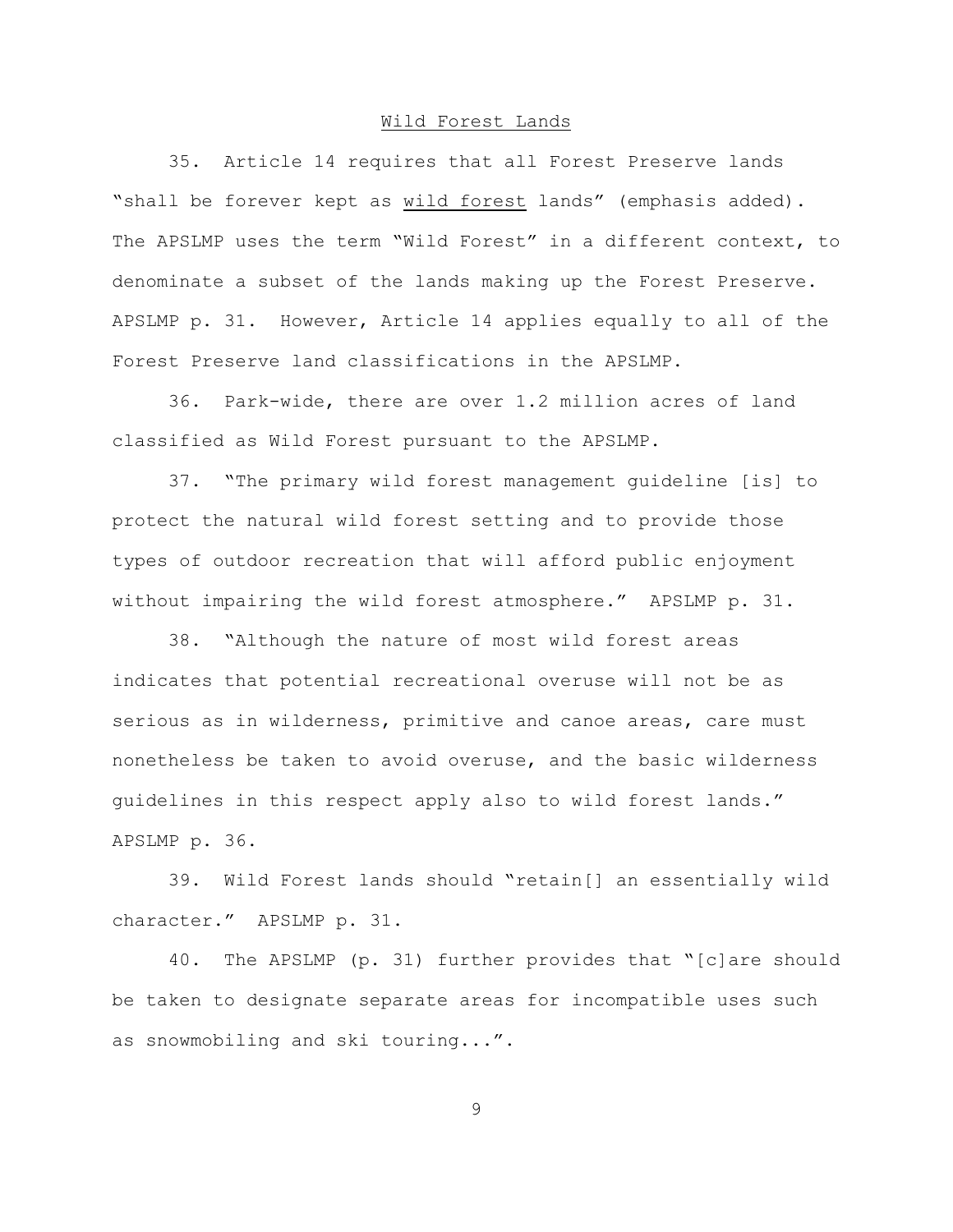41. To protect the wild character of Wild Forest lands, "[p]ublic use of motor vehicles will not be encouraged" in Wild Forest areas. APSLMP p. 32.

42. Additionally, new construction of snowmobile trails "will not be encouraged." APSLMP p. 33.

43. In fact, the cutting of new trails "to improve the snowmobile trail system may be pursued" only:

where the impact on the wild forest environment will be minimized, such as (i) provision for snowmobile trails adjacent to but screened from certain public highways within the Park to facilitate snowmobile access between communities where alternate routes on either state or private land are not available and topography permits and, (ii) designation of new snowmobile trails on established roads in newly acquired state lands classified as wild forest. APSLMP p. 35.

44. In general, all new "structures and improvements will be designed and located so as to blend with the surrounding environment and to require only minimal maintenance." APSLMP p. 32.

45. Further, "[n]o new structures or improvements in wild forest areas will be constructed except in conformity with a finally adopted unit management plan". APSLMP p. 32.

## Unit Management Plans

46. Pursuant to APA Act  $\frac{1}{5}$  816(1) and the APSLMP (pp. 9-11), the Adirondack Forest Preserve is divided into various geographic areas or "units". For example, these include such units as the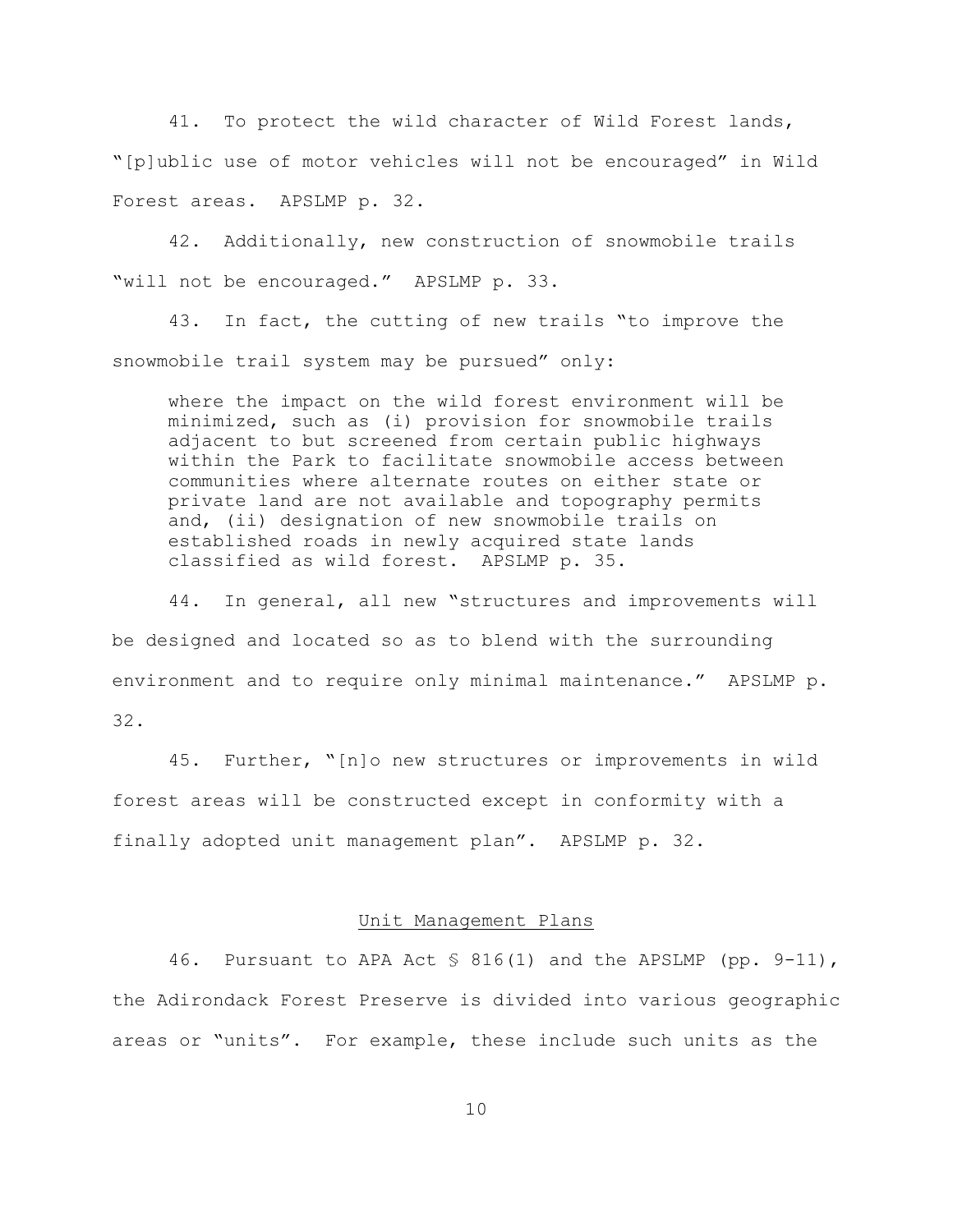High Peaks Wilderness Area, the Gore Mountain Ski Center Intensive Use Area and the Lake George Wild Forest.

47. The Moose River Plains Wild Forest, Jessup River Wild Forest, and Wilmington Wild Forest are among the Forest Preserve Wild Forest units at issue herein.

48. Descriptions of the management units may be found on DEC's website at http://www.dec.ny.gov/lands/4979.html.

49. The APSLMP briefly describes each such Adirondack Park Forest Preserve unit and the management goals for the unit. APSLMP pp. 51-117. The Wild Forest units are described at APSLMP pp. 92-104.

50. Pursuant to APA Act  $\frac{1}{5}$  816(1) and the APSLMP (pp. 9-11), each unit of the Forest Preserve must have an approved UMP.

51. Pursuant to APA Act § 816(1), the APSLMP (pp. 9-11) and a March 2010 Memorandum of Understanding ("MOU") between APA and  $DEC<sup>6</sup>$ , UMPs are initially developed by DEC and must then receive approval by APA, and final approval by DEC.

52. All UMPs must conform to the requirements of the APSLMP. APA Act § 816(1); APSLMP p. 9.

53. Any provision of a UMP that is not permitted by the APSLMP is *ultra vires* and void.

 $6$  Available at: http://apa.ny.gov/State\_Land/2010-APA-DEC-MOU.pdf, pp. 7-12.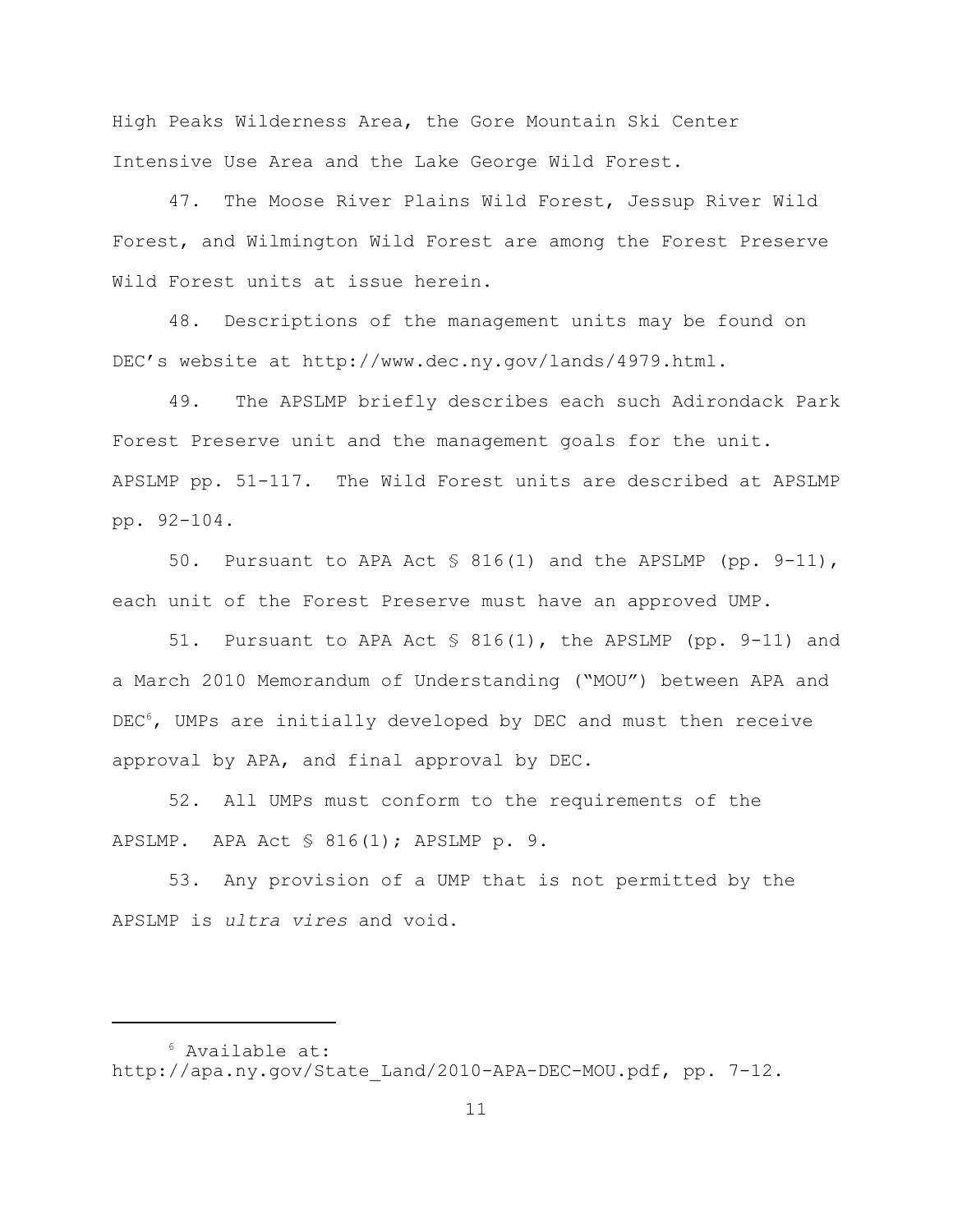54. UMPs are also subject to the requirements of ECL Article 8, the State Environmental Quality Review Act ("SEQR").

55. Typically, when developing a UMP, DEC will combine the environmental impact statement ("EIS") for the UMP into a single document with the UMP.

56. Each UMP/EIS includes a draft UMP/EIS that is the subject of input by APA, public comment and a public hearing. Following that process, and revisions to the document, a final UMP/EIS is prepared by DEC and approved by APA and DEC.

57. DEC is then charged by law with carrying out the requirements of the UMP. APA Act § 816; APSLMP p. 11.

58. Each UMP has the force and effect of law and is binding upon APA and DEC.

### The Adirondack Park Final Snowmobile Plan

59. On or about November 10 and November 12, 2006, defendant DEC and the New York Office of Parks, Recreation and Historic Preservation ("OPRHP"), respectively, approved the Final Snowmobile Plan for the Adirondack Park/Final Generic Environmental Impact Statement ("Final Snowmobile Plan").<sup>7</sup>

60. A draft of this plan entitled "Draft Comprehensive Snowmobile Plan for the Adirondack Park" ("Draft Snowmobile Plan") had been previously released for public comment in 2003, and public hearings were held on it.

 $<sup>7</sup>$  Available at:</sup> http://www.dec.ny.gov/docs/lands forests pdf/snplfnl.pdf.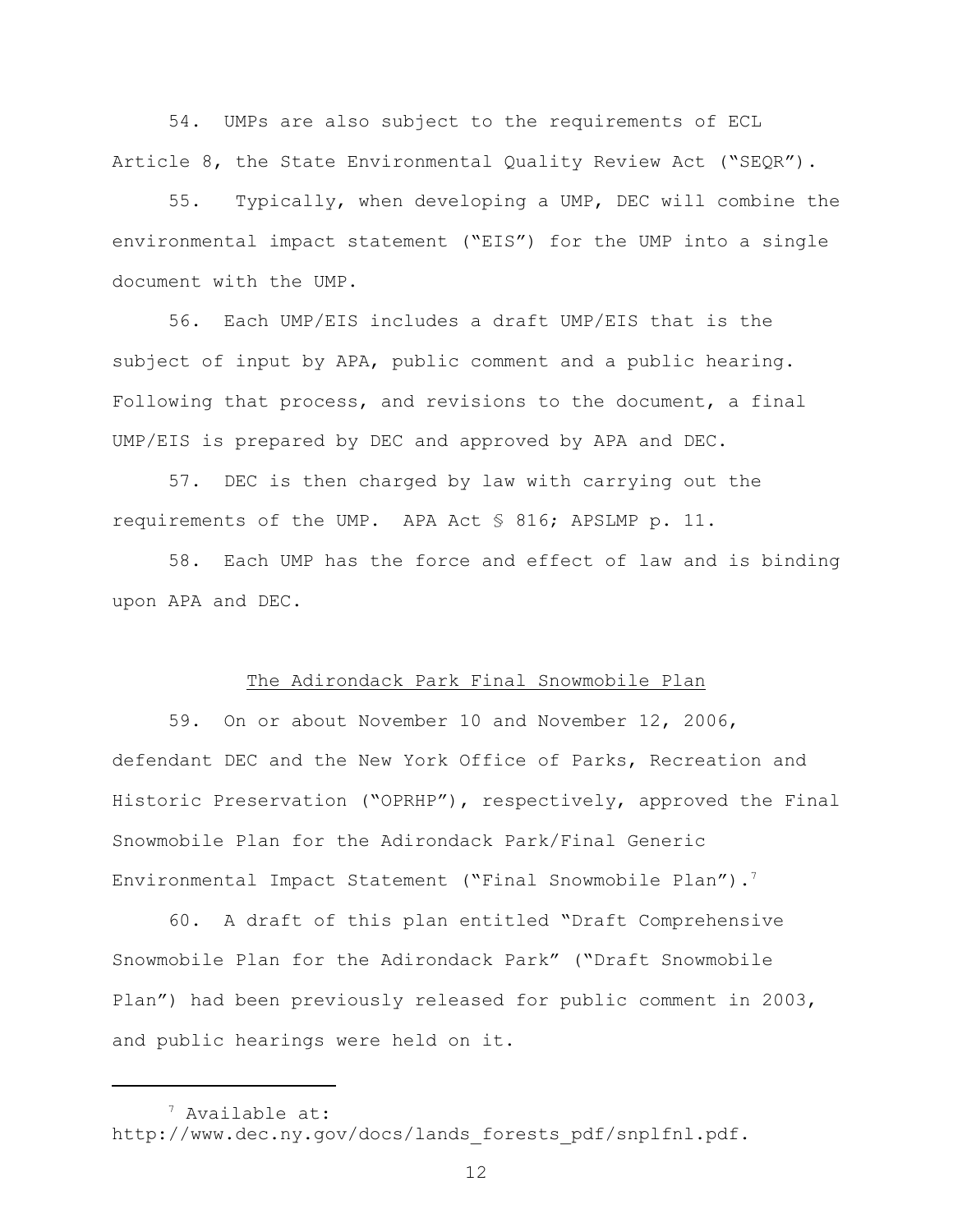61. The Final Snowmobile Plan is a supplement to the Statewide Snowmobile Plan approved by OPRHP in 1989. It is not a UMP.

62. The Final Snowmobile Plan includes recommendations for a system of snowmobile trail connections between communities in the Adirondack Park. Much of the mileage of these trails would be located on Forest Preserve lands. It also includes guidelines and criteria for the development, management and maintenance of snowmobile trails in the Adirondack Park, particularly in the Forest Preserve. It purports (pp. 4, 9, 41, 185) to be a conceptual document, and it does not designate specific new trails.

63. The Final Snowmobile Plan (pp. 45-46, 49-50, 52) includes a system of hundreds of miles of Community Connector trails, which would be at least 9 feet wide or more (pp.  $52-53$ ) and have a "prepared surface" (p. 50).

64. These "prepared surface" Community Connector trails would be widened, flattened, ditched, graded, banked, leveled, and cleared, to the point that they would no longer have the character of a foot trail. Final Snowmobile Plan pp. 51-57.

65. Ultimately, the Defendants intend to create hundreds of miles of snowmobile trail connections between the following communities in or near the Adirondack Park, which are likely to

 $8$  The Final Snowmobile Plan labeled these trails as "Class III" trails. They were re-designated as "Class II" trails in the "2009 Management Guidance" which is described below.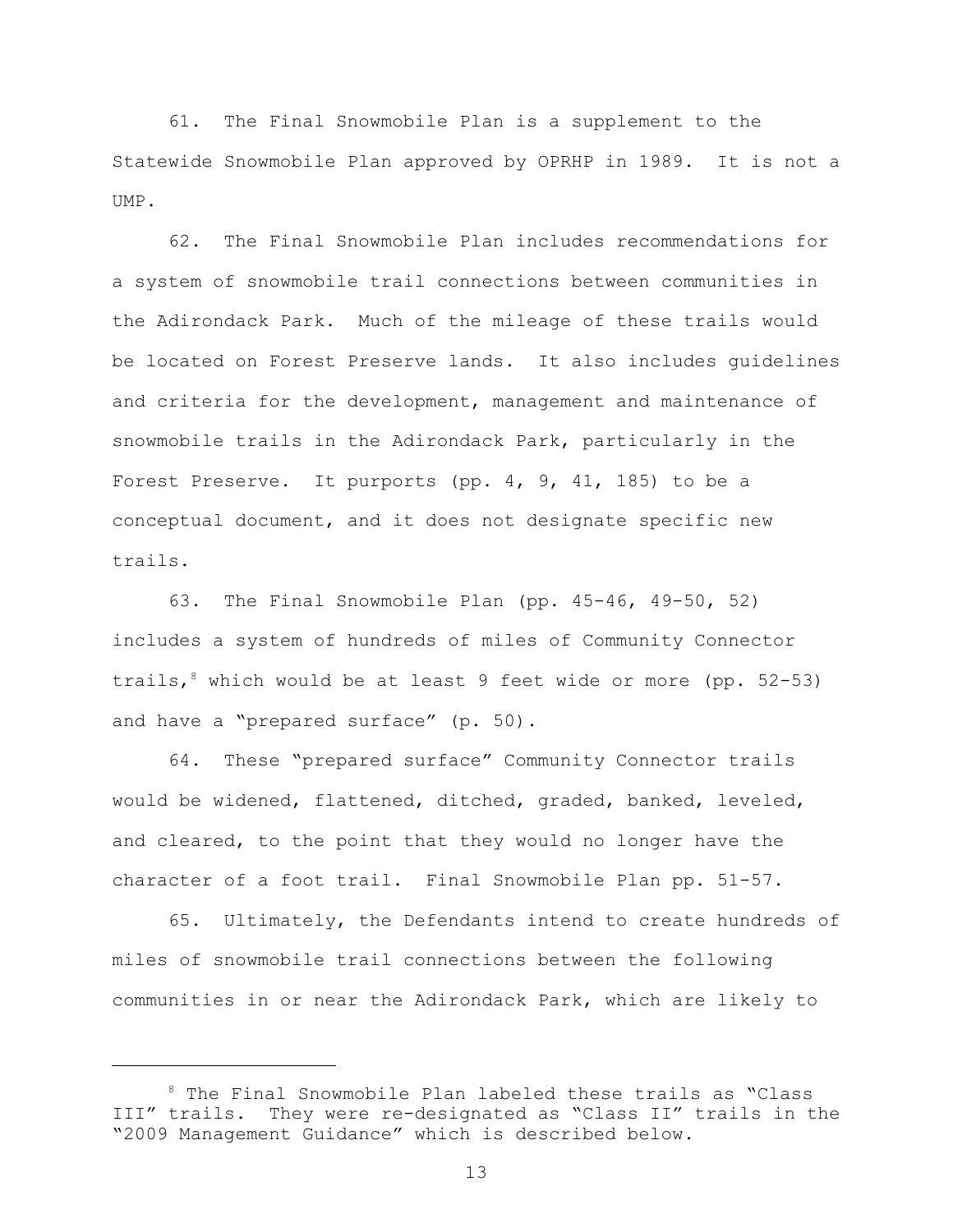require the construction of Class II Community Connector

snowmobile trails in Wild Forest Areas of the Forest Preserve:

## **Community Connection Goals**

- **GOAL 1 Travel South to North, from Northville to Colton, by connecting existing trail segments with the following links:**
	- 1. Northville to Wells
	- 2. Speculator to Indian Lake
	- 3. Indian Lake to Long Lake
	- 4. Long Lake to Remsen/Lake Placid railway corridor, at Horseshoe Lake
- **GOAL 2 Travel South to North, from Washington County to Newcomb (to points east/west), by establishing the following links:**
	- 5. Washington County to Lake George
	- 6. Warrensburg to Chestertown
	- 7. Chestertown to Minerva via 7a. Johnsburg to North Creek to North River 7b. Johnsburg to Pottersville to Minerva
	- 8. Minerva to Newcomb

# **GOAL 3 Travel North to South, from Plattsburgh to Lake George, by establishing the following links:**

- 9. Plattsburgh to Ticonderoga
- 10. Ticonderoga to existing trail system in and adjacent to Lake George Wild Forest
- 11. Chestertown to Warrensburg
- 12. Warrensburg to Lake George

# **GOAL 4 Travel East to West, from Ticonderoga to Forestport/Booneville, by connecting existing trails segments with the following links:**

- 13. Ticonderoga to Newcomb:
	- 13a. By traveling south through Schroon Lake and Pottersville, onto Minerva and Newcomb
	- 13b. By traveling directly west to North Hudson To Newcomb
- 14. Long Lake to points west:
	- 14a. By traveling west to the Remsen/Lake Placid railway corridor, at Horseshow Lake
	- 14b. By traveling south to Raquette Lake
- 15. South Lake to Forestport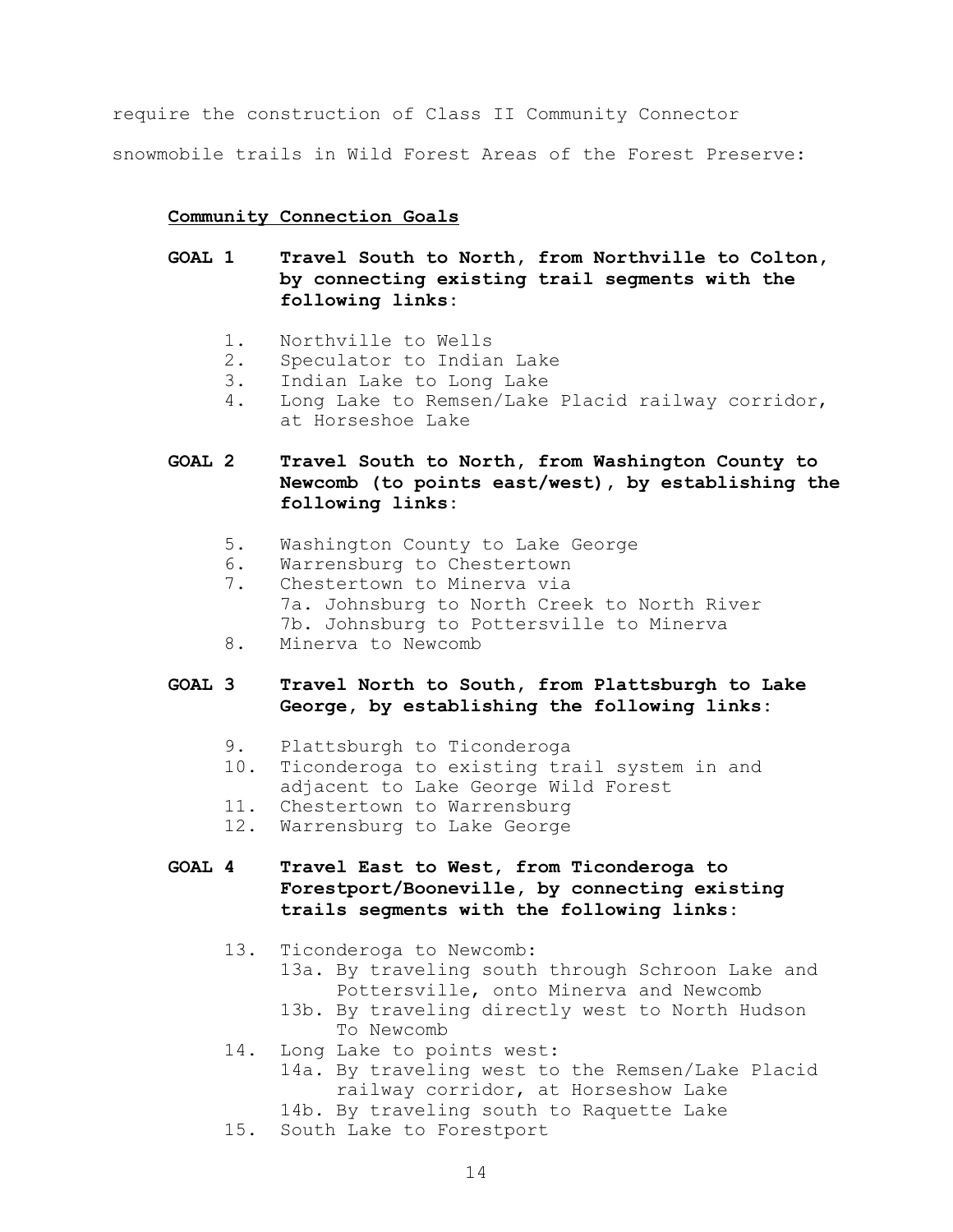- **GOAL 5 Travel West to points along the western Park boundary and outside to Tug Hill and Central New York, by establishing the following link:**
	- 16. McKeever to Brantingham
- **GOAL 6 Travel East from Raquette Lake to Indian Lake (to connect to points east/west and north/south), by establishing the following link:**
	- 17. In Moose River Plains, to connect existing trails to Raquette Lake

Final Snowmobile Plan, pp. 45-46.

66. While some of these trails may be located on roads or existing trails, much this trail mileage will be created by clearcutting the Forest Preserve.

## The Approved Class II Community Connector Snowmobile Trails

67. Pursuant to the Final Snowmobile Plan, the Defendants have so far approved UMPs that include nearly 44 miles of Class II Community Connector snowmobile trails in Wild Forest Areas of the Forest Preserve,<sup>9</sup> including:

- a. Black River Wild Forest
	- i. Round Top Mountain Connector Trail 2.0 miles
	- ii. Cohen Road to Otter Lake Airport 1.25 miles
- b. Independence River Wild Forest
	- i. Town Line Road Cutoff 0.3 miles
	- ii. Catspaw Lake Road Spur 0.1 miles
- c. Jessup River Wild Forest

 $9$  These UMPs are available at: http://www.dec.ny.gov/lands/4979.html.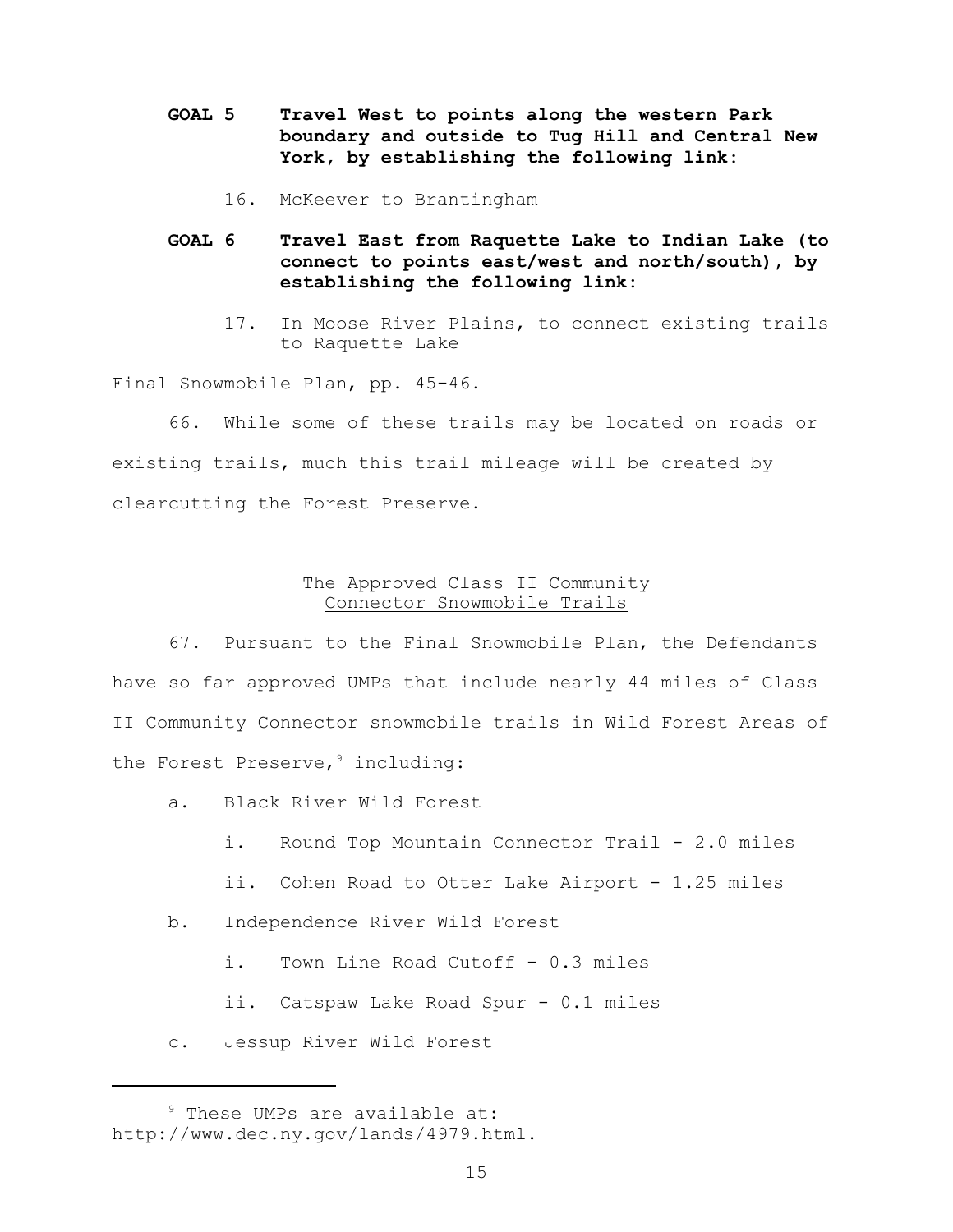- i. Crow Hill Relocation less than 0.1 miles
- ii. Gilmantown Trail  $0.5$  miles<sup>10</sup>
- iii. Fish Mountain Trail 7.1 miles
- iv. Fish Mountain Spur Trail 0.8 miles
- v. Mud Lake Trail 0.4 miles
- vi. Moffitt Beach Trail 0.4 miles

vii. Brister Brook Trail - 1.6 miles

- d. Moose River Plains Wild Forest
	- i. Limekiln Lake-Cedar River Road to Seventh-Eighth Lake Trail, and
	- ii. Seventh-Eighth Lake Trail to South Inlet Bridge combined =  $12.74$  miles<sup>11</sup>
- e. Shaker Mountain Wild Forest
	- i. Sailor Swamp Trail 1.5 miles
	- ii. Pinnacle Trail 1.7
	- iii. Old State Road Trail 1.2 miles
- f. Vanderwhacker Mountain Wild Forest
	- i. Minerva to Newcomb  $4+/-$  miles
	- ii. Pottersville to Schroon Lake 1.5 miles
- g. Watson's East Triangle Wild Forest
	- i. Burning Creek Snowmobile Trail 1.3 miles
- h. Wilmington Wild Forest
	- i. Cooper Kill Connector Trail 5.25 miles

 $11$  Actually about 11.9 miles.

 $10$  Actually about 0.3 miles.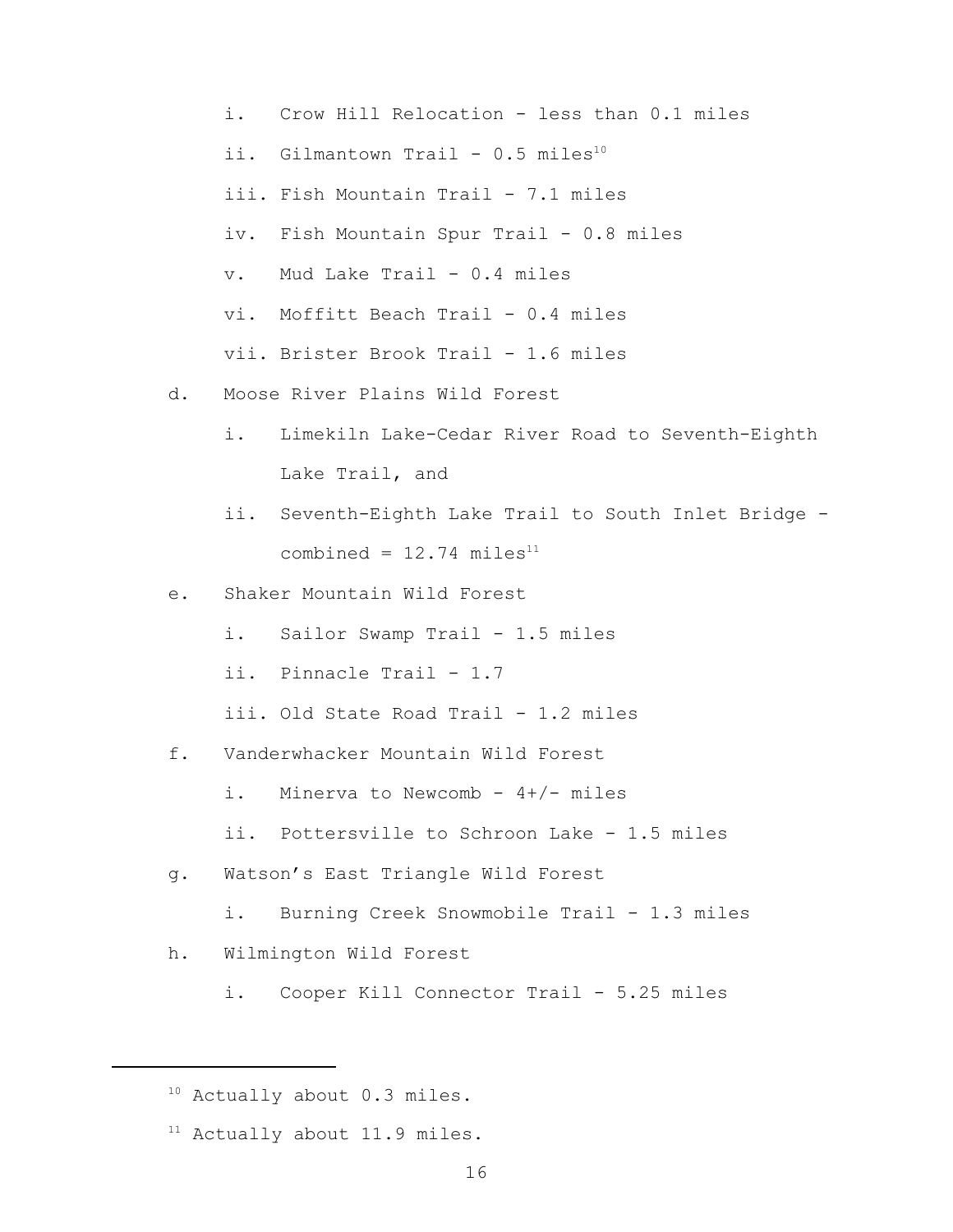68. Thus far, the Defendants have approved in said UMPs a total of 43.7 +/- miles of new Community Connector snowmobile trails.

69. The construction of said trails will result in the clearcutting of a minimum of 47.7 acres of the Forest Preserve, with all of the trees being removed from said acreage.<sup>12</sup>

70. Pursuant to the UMP for each of the relevant Wild Forest areas, DEC is already in the process of creating the new Class II Community Connector snowmobile trails in the Moose River Plains Wild Forest, the Jessup River Wild Forest, the Wilmington Wild Forest, and possibly others.

71. The new snowmobile trail in the Moose River Plains Wild Forest, as approved in the Moose River Plains Wild Forest UMP, will consist of a 1.9 mile segment from the Seventh Lake snowmobile trail to the Eighth Lake snowmobile trail, a 5.1 mile segment from Limekiln Lake-Cedar River Road to the Seventh-to-Eighth Lake snowmobile trail, and a 4.9 mile segment from the old Uncas Road to the Sagamore Road.

72. Combined, these 3 segments total nearly 12 miles of new Class II Community Connector snowmobile trail.<sup>13</sup>

 $12$  Using the standard trail width of 9 feet, per Final Snowmobile Plan p. 52,  $(43.7 \text{ miles long x 9 feet wide} = 2,078,525$ square feet /  $43,560$  square feet/acre =  $47.7$  acres) (1.1 acres per mile). Because the Final Snowmobile Plan allows Community Connector trails to be as wide as 12 feet in some places, and some trails constructed so far are as wide as 20 feet in spots, this figure is very conservative.

<sup>&</sup>lt;sup>13</sup> The UMP approved a 12.74 mile trail. This has apparently been shortened by about 0.84 mile since the adoption of the UMP.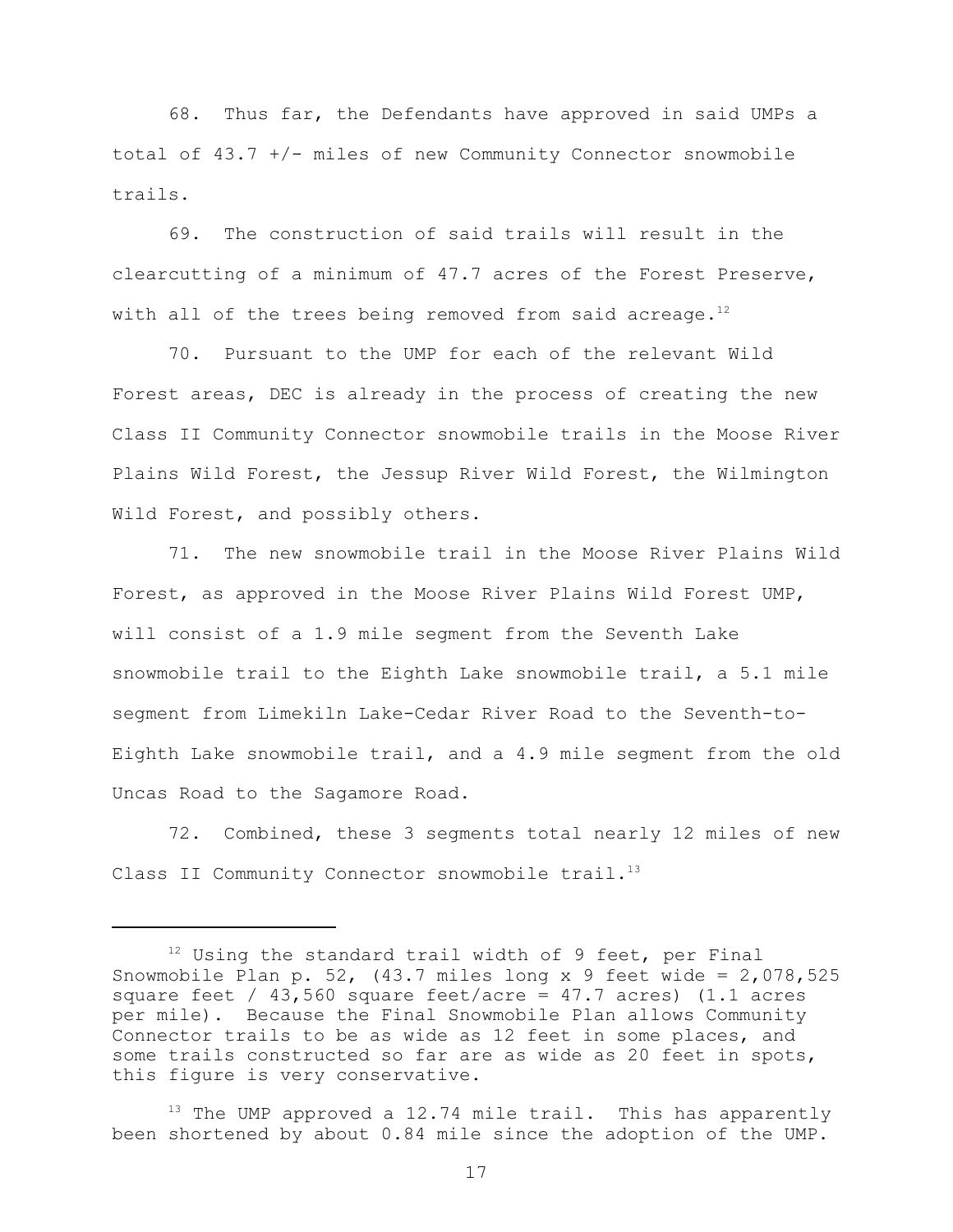73. The new Gilmantown snowmobile trail in the Jessup River Wild Forest, as approved in the Jessup River Wild Forest UMP, will run approximately 2.4 miles from Gilmantown Road to the Perkins Clearing-Speculator Tree Farm Conservation Easement. Approximately 0.3 miles of this trail will be a new trail, and the remainder will be on an old road. This trail "will eventually provide a completely land-based connection between [the Towns of] Speculator and Wells."<sup>14</sup>

74. A new snowmobile trail segment in the Wilmington Wild Forest, as approved in the Wilmington Wild Forest UMP, will run approximately 2.6 miles, from the Cooper Kiln Trail to Forestdale Road.

## The 2009 Adirondack Forest Preserve Snowmobile Trail Management Guidance

75. In 2009, DEC adopted the "Management Guidance" for "Snowmobile Trail Siting, Construction and Maintenance on Forest Preserve Lands in the Adirondack Park" (hereinafter the "2009 Management Guidance"). 15

76. The 2009 Management Guidance (p. 10) permits the Class II Community Connector trails to be 9 feet wide, and 12 feet wide on curves. It permits the removal of trees, brush, rocks, stumps, ledges and other natural features, the grading and

 $14$  DEC Environmental Notice Bulletin, Region 5 Notices, December 26, 2012.

 $15$  Available at: http://www.dec.ny.gov/docs/lands forests pdf/snowmangguid.pdf.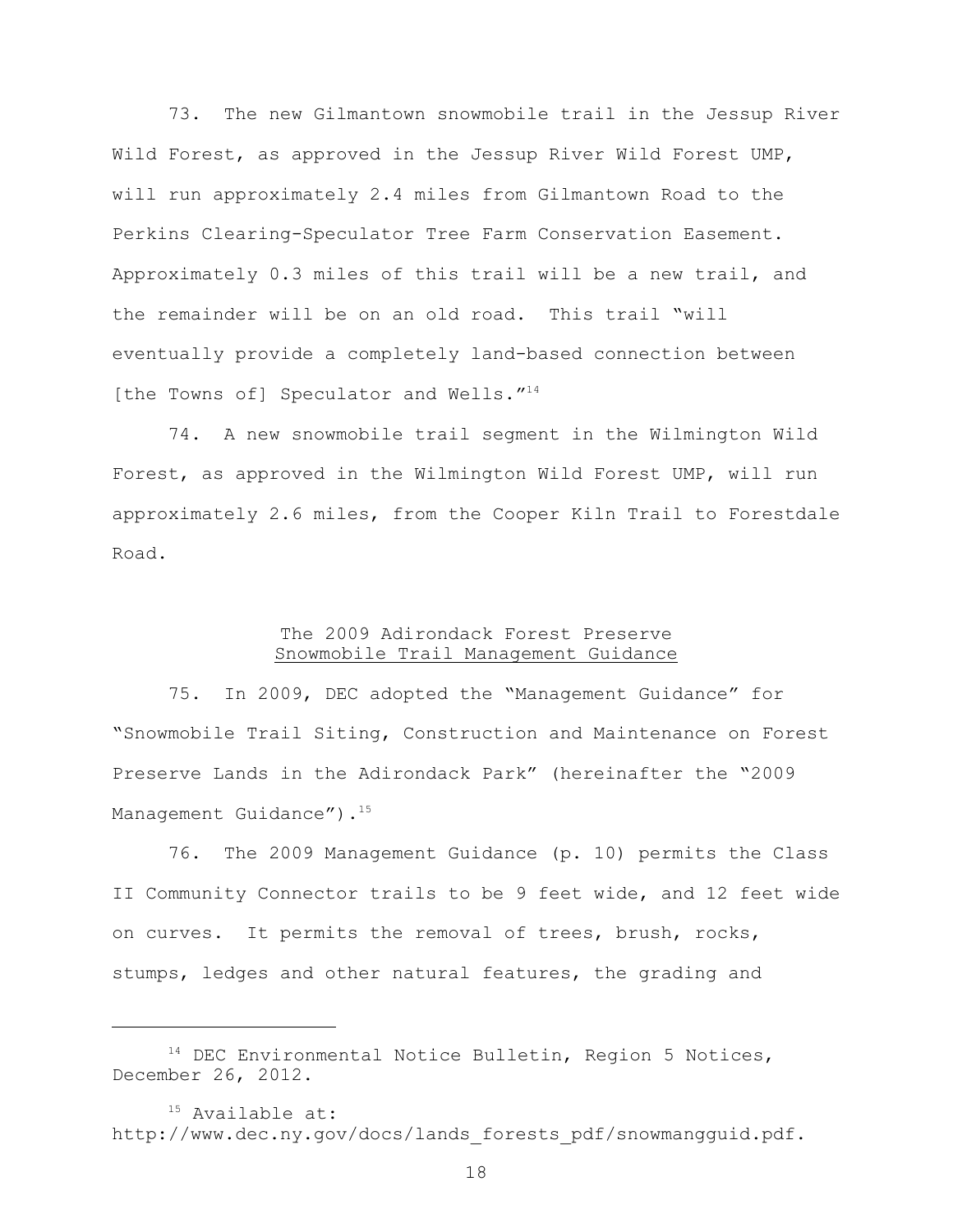leveling of the trails, and the cutting of side slopes by means of "bench cuts". 2009 Management Guidance pp. 11-13. Where bench cuts are made, the sides of the trails may be "tapered" to a width of greater than 12 feet, requiring the cutting of more trees and the clearing of more land. 2009 Management Guidance pp. 12.

# **AS AND FOR A FIRST SEPARATE AND DISTINCT CAUSE OF ACTION PURSUANT TO CONSTITUTION ARTICLE 14**

77. Each and every allegation set forth above is hereby repeated and realleged.

## The Proposed Community Connector Snowmobile Trails Require an Unconstitutional Level of Tree Cutting in the Forest Preserve

78. DEC has cut, or "destroyed" trees in the Forest Preserve to create the Class II Community Connector snowmobile trails, and intends to continue doing so.

79. Cutting, removing, or destroying a substantial amount of trees in the Forest Preserve violates Article 14 of the New York State Constitution.

80. DEC has admitted that it has cut, or will cut, at least 2,220 trees of three inches or more in diameter at breast height ("dbh") for the construction of the 11.9 miles of new snowmobile trail in the Moose River Plains Wild Forest in the vicinity of Limekiln Lake.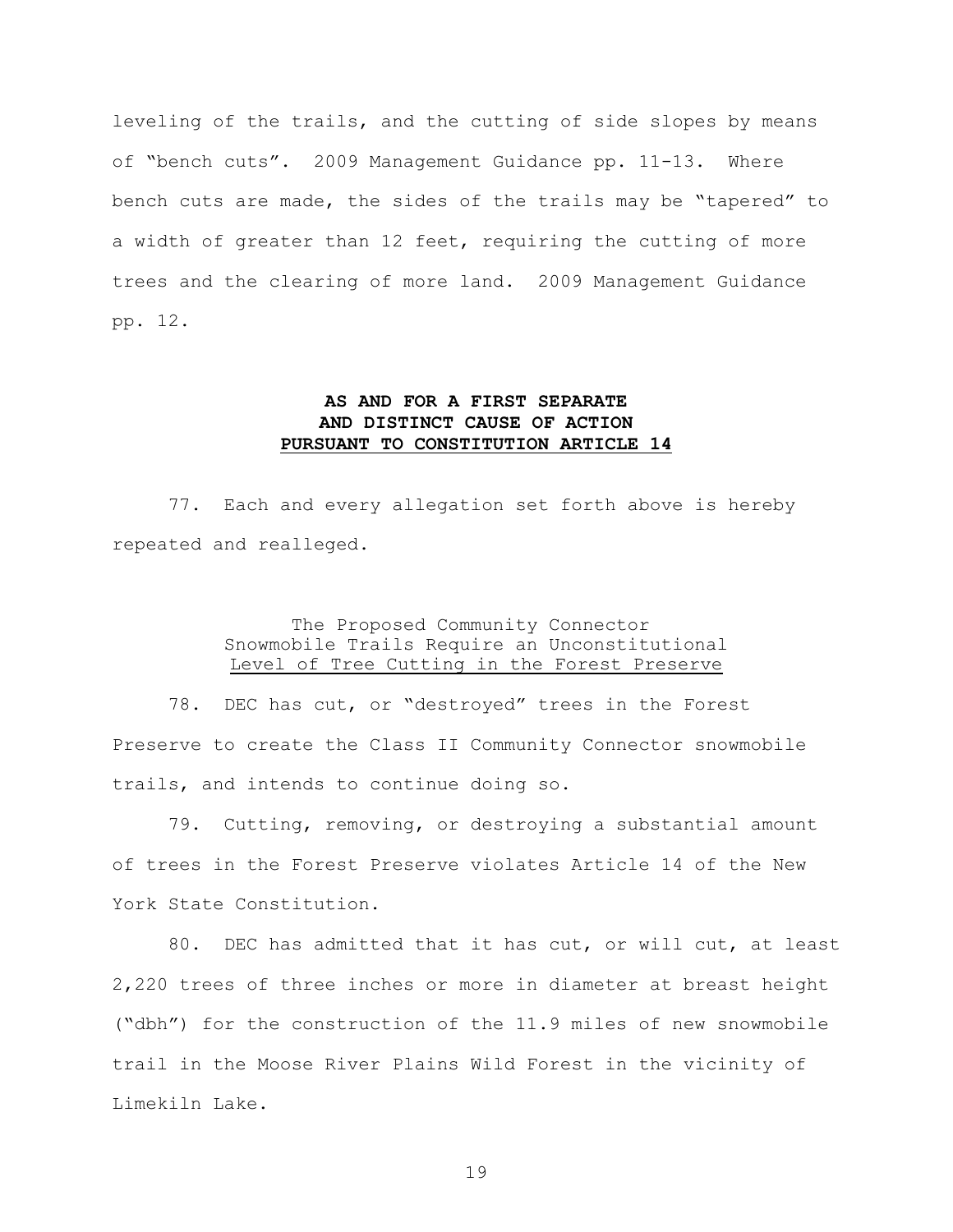81. DEC has admitted that it has cut, or will cut, at least 123 trees of 3" or more dbh in the Jessup River Wild Forest for the construction of the new 0.3 mile section of the Gilmantown snowmobile trail.

82. DEC has admitted that it has cut, or will cut, at least 398 trees of 3" or more dbh in the Wilmington Wild Forest for the construction of the 2.6 miles of the new Cooper Kill snowmobile trail.

83. By DEC's own count, the total number of trees cut, or to be cut, for these three trails is at least 2,741 trees of 3" or more dbh.

84. Individually, and collectively, the amount of trees cut, or to be cut, for these trails is a substantial number of trees.

85. Based on DEC's own tallies to date, the construction of the Limekiln Lake, Gilmantown, and Cooper Kill trails will destroy about 2,741 trees of 3" dbh or larger over a combined distance of about 14.8 miles, or  $185.2$  +/- trees per mile.

86. Thus, the construction of the  $43.7$  +/- miles of such trails listed in  $\frac{1}{67}$ , supra, would result in the destruction of about 8,223 trees of 3" dbh or larger.

87. This degree of tree cutting does not reflect the full extent of trees cut, or to be cut, because it does not include the trees smaller than 3" dbh, or saplings or smaller tree growth that will be cut as these trails are clearcut. In addition, this calculation assumes that the trails will only be 9 feet wide,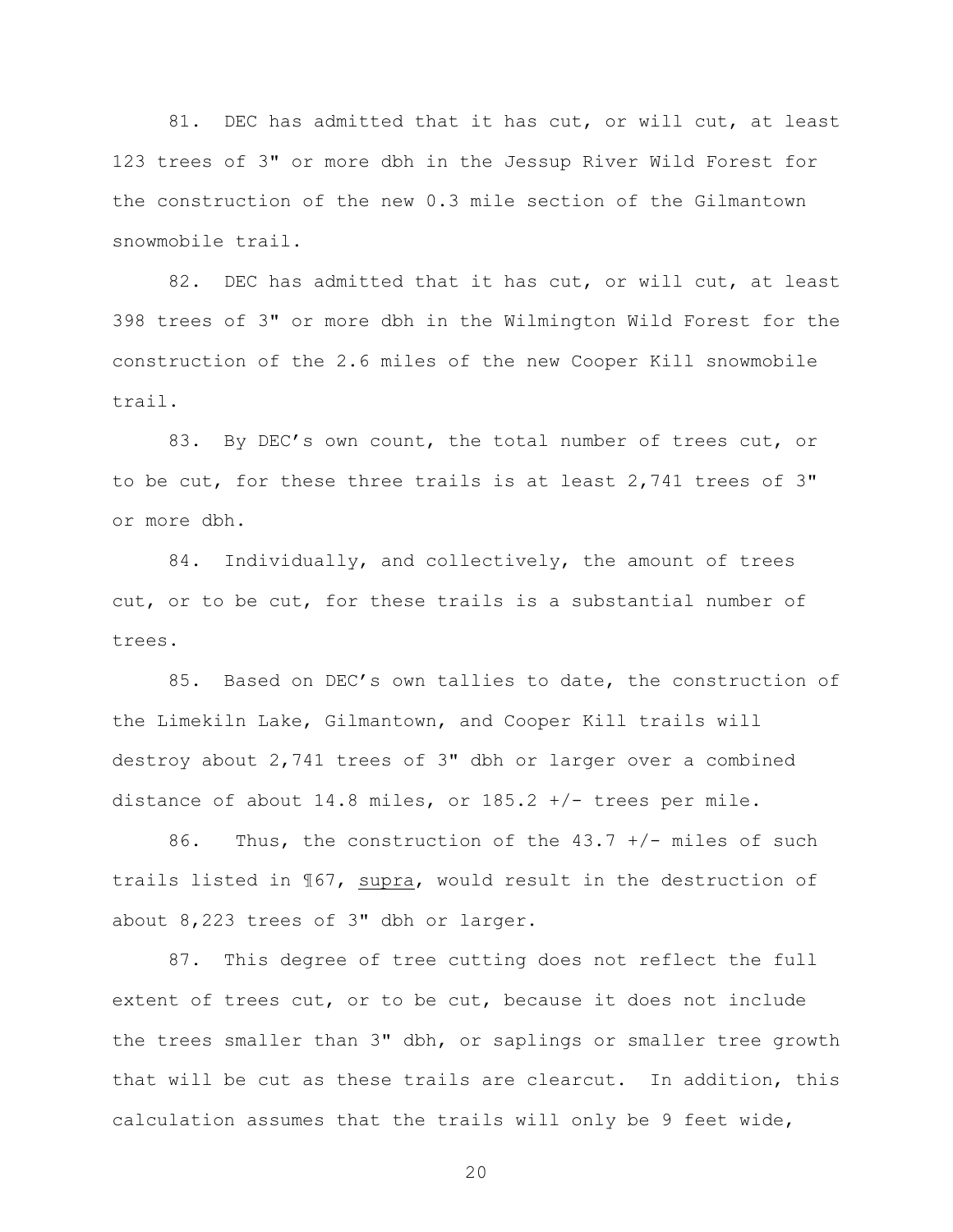when in fact they will be wider in places. See footnote  $12$ , supra.

88. There are 27 Wild Forest Areas designated in the APSLMP (pp. 92-104). Only 18 of them have approved UMPs. $^{16}$  As described above, at least 8 of these 18 Wild Forest UMPs have approved Community Connector trails in them.

89. Thus, there are approximately 9 other Wild Forest units without approved UMPs, where additional Class II Community Connector trails are likely to be constructed, as set forth in the Final Snowmobile Plan. See ¶¶ 63-65, supra. It is also likely that some of the older UMPs that were approved before the Final Snowmobile Plan was adopted in 2006 and the 2009 Management Guidance was issued will be revised to add more Class II Community Connector trails.

90. Each such Class II Community Connector trail would result in the additional destruction of a substantial number of trees and more clearcutting in the Forest Preserve.

## The Proposed Class II Community Connector Snowmobile Trails Are Not Consistent With Preserving the Wild Forest Nature of the Forest Preserve

91. DEC has begun, but not yet completed, construction of the Limekiln Lake snowmobile trail in the Moose River Plains Wild Forest.

 $16$  See http://www.dec.ny.gov/lands/4979.html.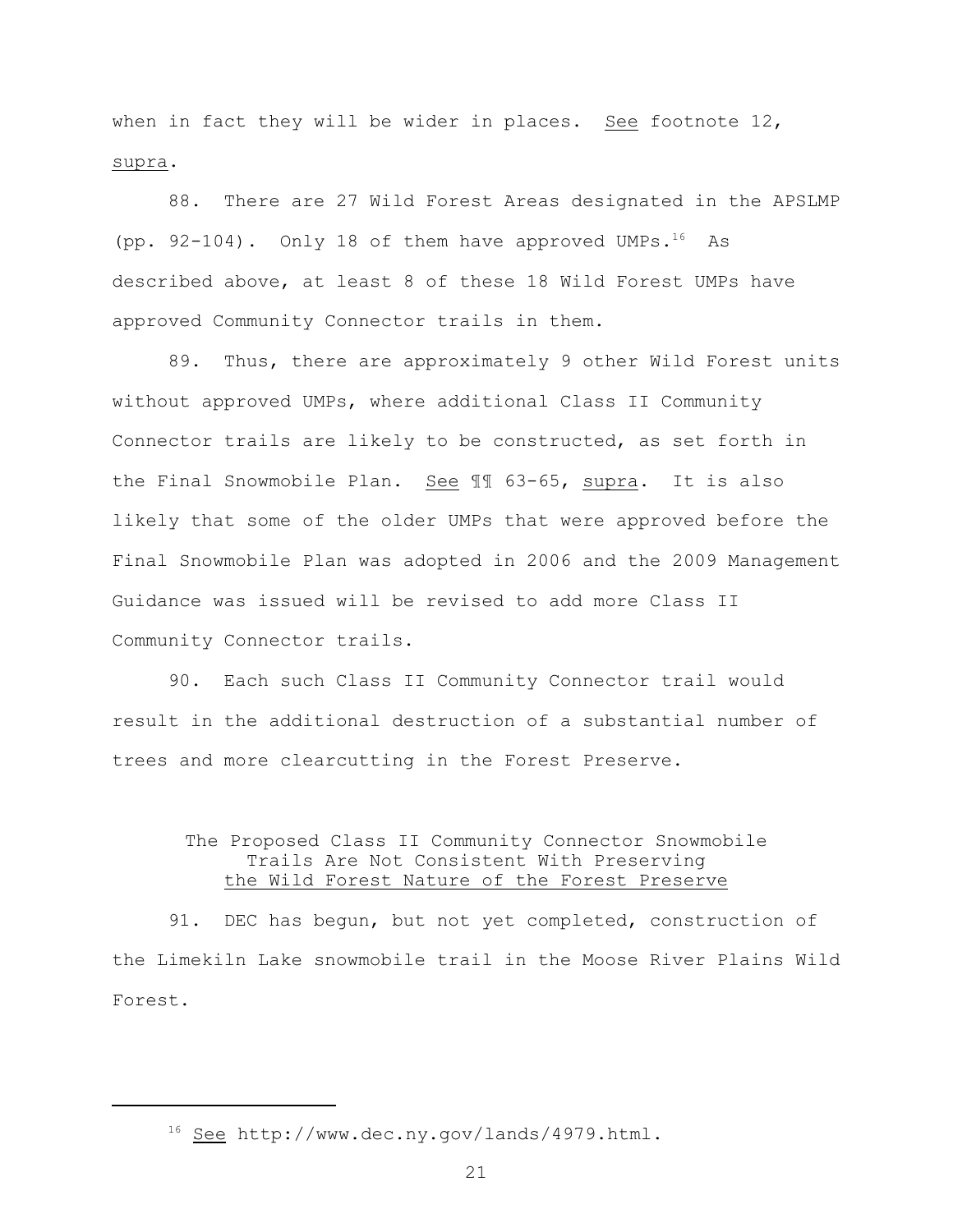92. Upon information and belief, DEC believes that this work complies with all applicable plans and guidance.

93. In order to accommodate both snowmobiles and multi-ton tracked snow grooming machines, the snowmobile trail's "prepared surface" (Final Snowmobile Plan p. 50) has been constructed by grading, leveling, and flattening the ground using a nine-thousand-pound excavator.

94. In contrast to normal 8 foot wide or less foot trails in the Forest Preserve, the Class II Community Connector snowmobile trails are nine to 12 feet wide, with a number of spots being 20 feet wider or more.

95. In many sections of the Limekiln Lake trail, extensive bench cuts were dug along the side slopes of the trails for a hundred yards or more, protruding rocks were removed or "armored", numerous hummocks were "reduced" and hollows filled, ledge rock was fractured, split apart and removed, and large amounts of crushed gravel were used.

96. The trail surfaces were scarred with deep wheel ruts by the 6-wheel all terrain vehicles and 9,000-pound excavators that were driven into the Wild Forest lands in order to construct these massive trails.

97. On these trails, bridges have been constructed using telephone pole-sized logs, outfitted with plastic reflectors for night-time driving, and built oversized to support the multi-ton grooming machines.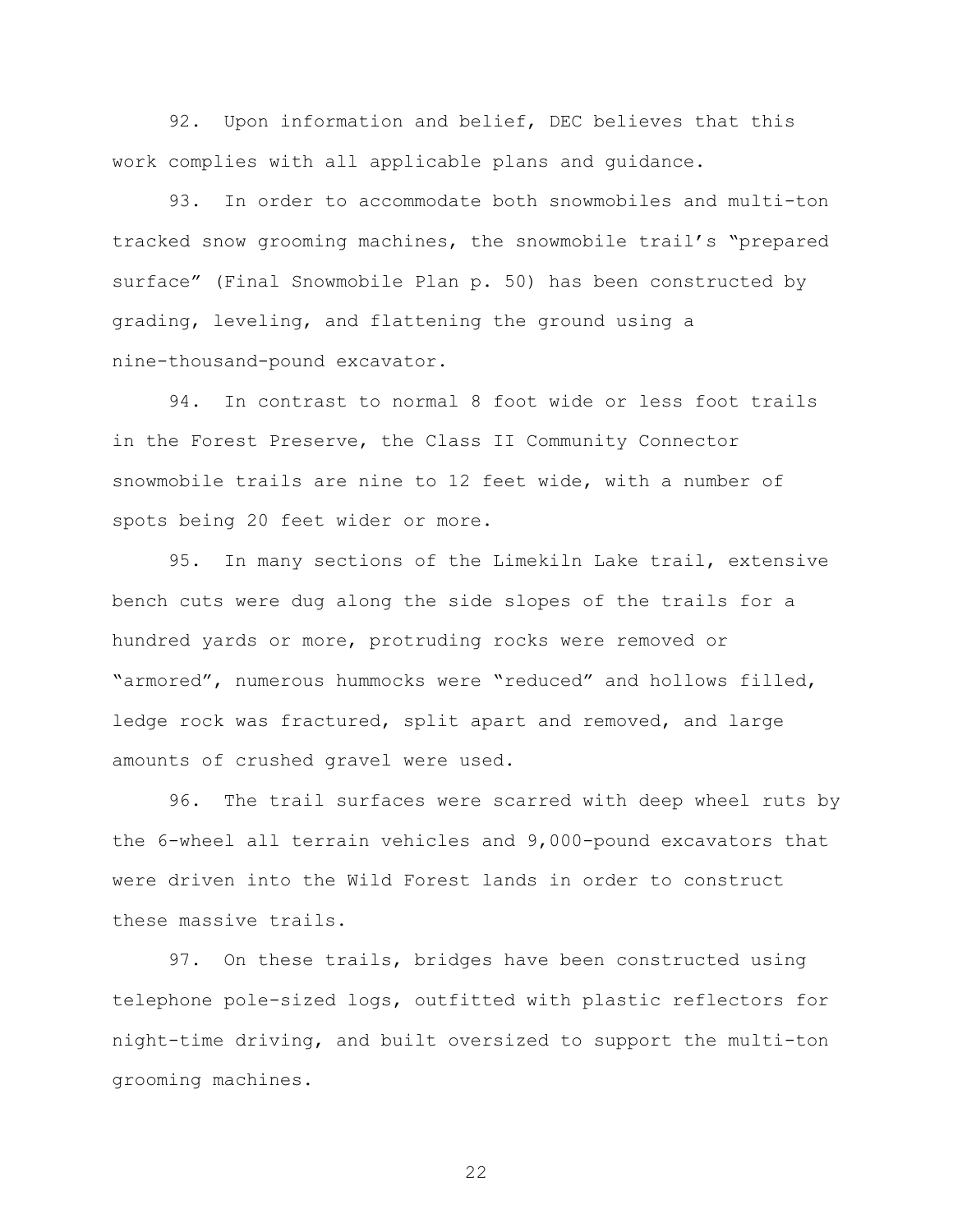98. Extensive tree cutting was performed, and all of the understory vegetation within the trail's width was removed.

99. Similar methods have been used, or will be used, in the construction of the 0.3 mile new trail section of the Gilmantown trail, and for the additional dozens of miles of Community Connector trails that are in the planning stages.

100. Construction of this type is not consistent with the wild forest nature of the Forest Preserve, in violation of Article 14.

## The Proposed Community Connector Snowmobile Trails Are an Artificial Man-Made Setting that is not Permissible in the Forest Preserve

101. The tree-cutting, clearcutting, removal of rocks, destruction of bedrock ledges, grading, bench cutting and tapering, and the overall building of road-like trails, and other alteration of the Forest Preserve required for the construction of the Class II Community Connector snowmobile trails, as described above, results in an artificial, man-made setting that is not permitted by Article 14 in the Forest Preserve.

102. Snowmobiling has been designated as a "sport" in the Final Snowmobile Plan (pp. 105, 195, 214).

103. All of this construction has created, or will create, a man-made setting in the Forest Preserve for the sport of snowmobiling, in violation of Article 14.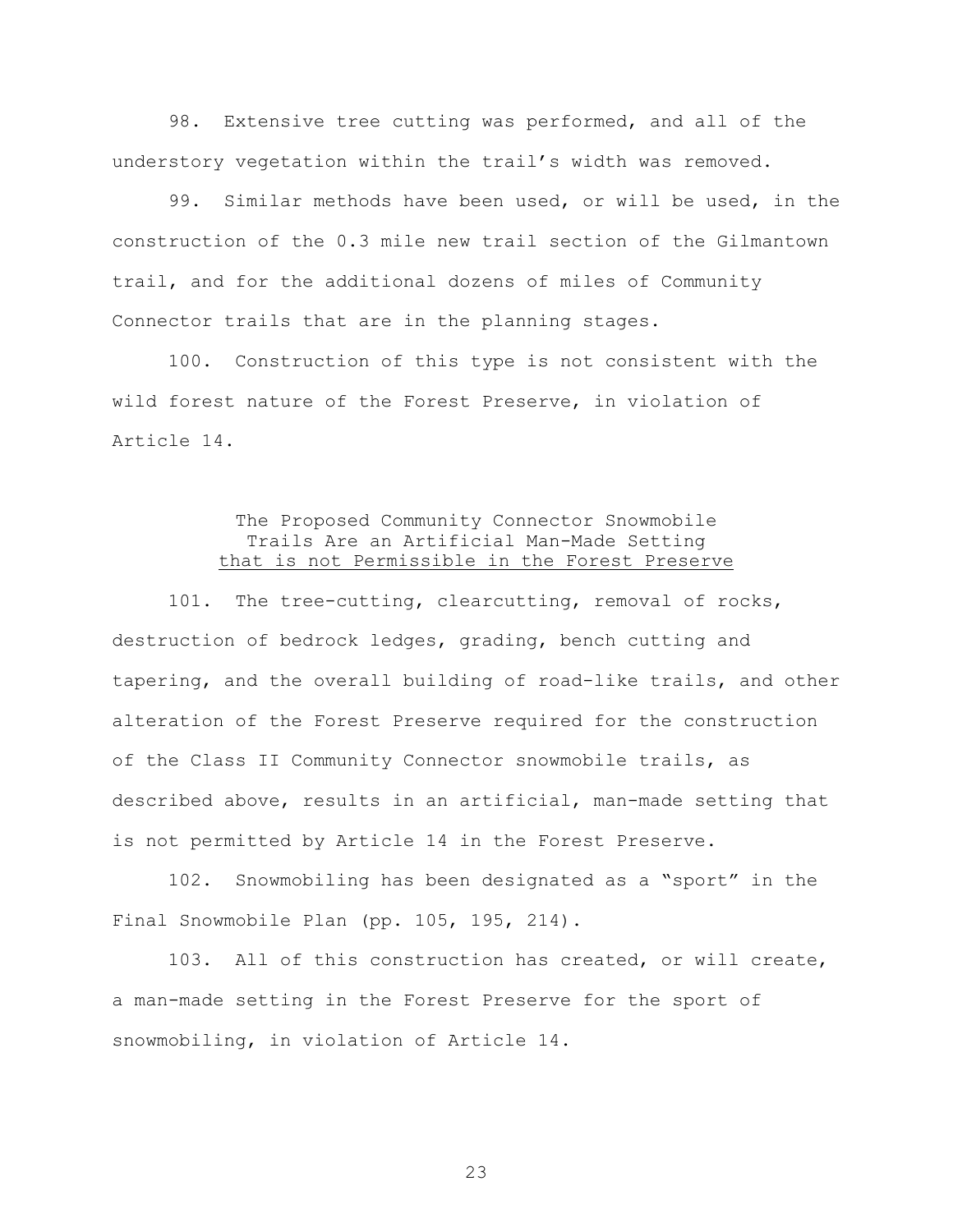## The Class II Community Connector Snowmobile Trails Are Unconstitutional

104. Therefore, the Court should declare that the construction of the Class II Community Connector snowmobile trails listed above, and any other trails having similar characteristics or requiring like amounts of tree cutting, individually and collectively, is unconstitutional, and the continued maintenance and construction of said trails should be enjoined, pursuant to Constitution Article 14,  $\frac{1}{5}$  5, which provides that "[a] violation of any of the provisions of this article may be restrained ... at the suit of any citizen."

## **AS AND FOR A SECOND SEPARATE AND DISTINCT CAUSE OF ACTION PURSUANT TO CPLR ARTICLE 78**

105. Each and every allegation set forth above is hereby repeated and realleged.

106. Pursuant to the APSLMP, the use of tracked motorized grooming machines such as snowcats to groom the snow on snowmobile trails is not permitted in the Wild Forest Areas of the Adirondack Forest Preserve.

107. On or about December 17, 2012 and January 2, 2013, DEC issued the following "temporary revocable permits" ("TRP") to several towns in the Adirondack Park which purported to allow said towns to "maintain and groom" snowmobile trails in several Wild Forest units of the Adirondack Forest Preserve:<sup>17</sup>

 $17$  See http://www.dec.ny.gov/lands/34466.html.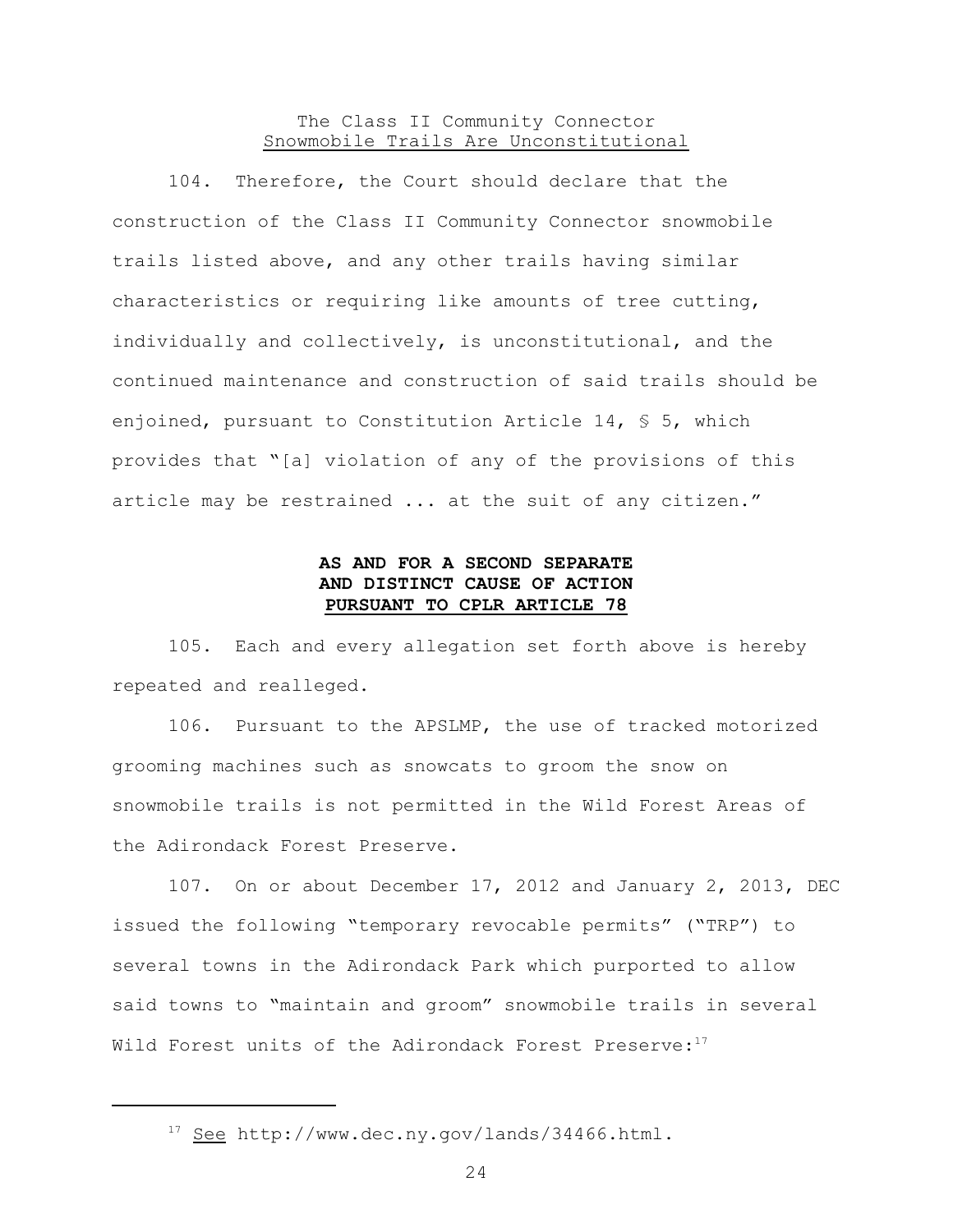| TRP Number<br>& Date | Wild Forest Unit(s)                                 | Permittee             |
|----------------------|-----------------------------------------------------|-----------------------|
| 6715<br>12/17/12     | Moose River Plains, Fulton<br>Chain                 | Town of Inlet         |
| 6716<br>12/17/12     | Jessup River                                        | Town of Lake Pleasant |
| 7054<br>12/17/12     | Ferris Lake, Jessup River                           | Town of Arietta       |
| 7055<br>12/17/12     | Ferris Lake                                         | Town of Morehouse     |
| 7056<br>12/17/12     | Blue Mountain, Jessup River,<br>Moose River Plains, | Town of Indian Lake   |
| 7057<br>12/17/12     | Blue Mountain, Moose River<br>Plains, Sargent Ponds | Town of Long Lake     |
| 7241<br>1/2/13       | Fulton Chain, Black River                           | Town of Webb          |

108. Upon information and belief, DEC has issued additional TRPs to other towns, and entered into agreements with other parties, for additional such grooming activities elsewhere in the Forest Preserve.

109. Upon information and belief, such grooming would involve the use of large tracked snowcats or other such motor vehicles in these Wild Forest Areas of the Forest Preserve.

110. The use of such groomers in the Forest Preserve would be a violation of the APSLMP.

111. As set forth above, certain trails in Wild Forest Areas may be designated for use by snowmobiles.

112. In some cases, the snow on these snowmobile trails is groomed in order to smooth out the snow surface and allow for easier and faster snowmobile riding.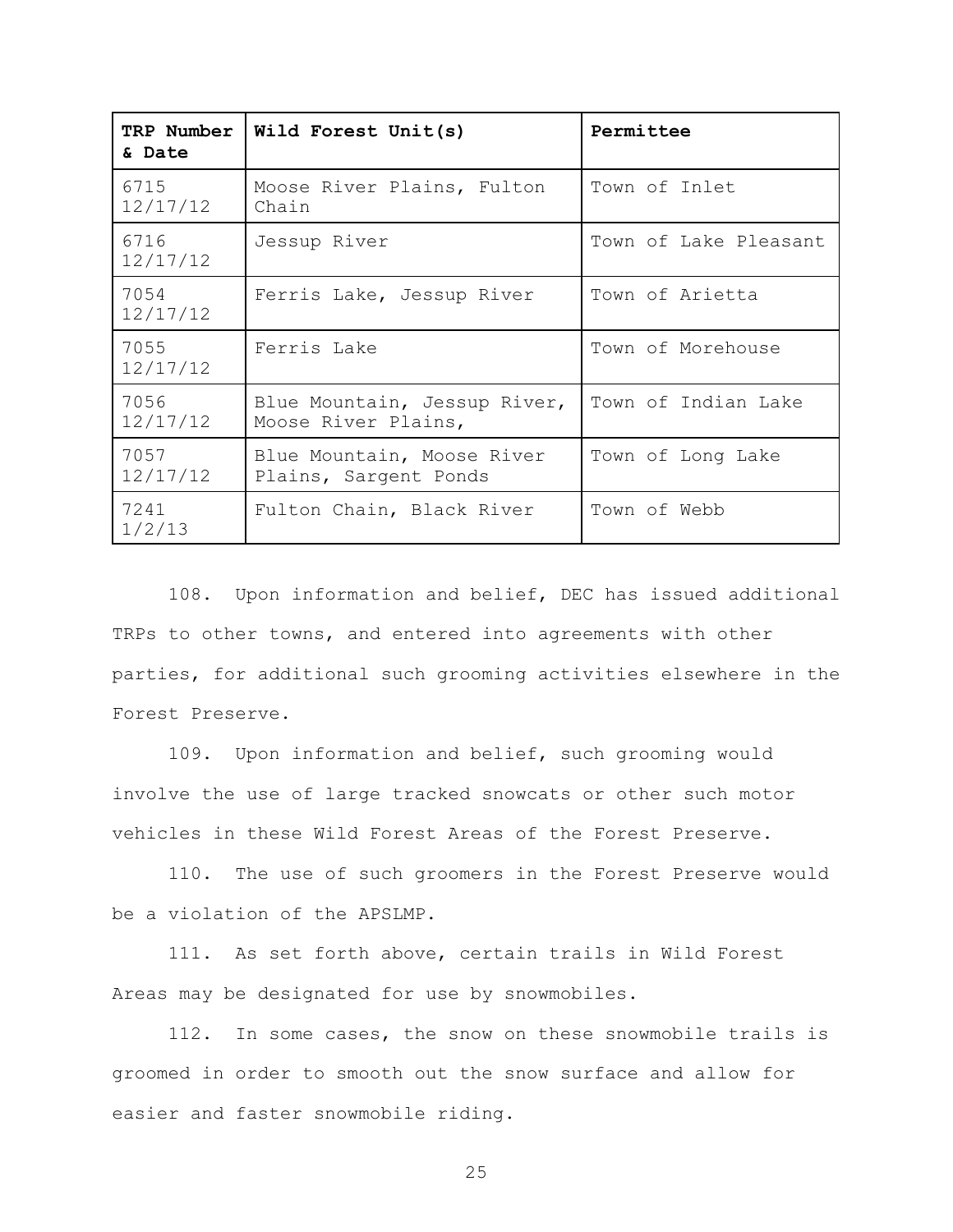113. Grooming may be done by pulling a "drag" behind a snowmobile. It may also be done by pulling a larger mechanical grooming device behind a larger motor vehicle such as a snowcat. These vehicles operate on treads, much like a bulldozer, and are anywhere from 6 to 8 feet wide, and can be much wider. Some mechanical grooming devices grind or otherwise dig up the snow surface, and then pack it. The vehicles and grooming devices are similar to those used to groom the snow on ski trails at downhill ski centers.

114. Pursuant to the APSLMP (pp. 22-23, 33-34), motor vehicles are only allowed to be used in Wild Forest Areas under limited circumstances.

115. Tracked motorized trail grooming machines, such as "snowcats", are "motor vehicles" as defined in the APSLMP, but are not "snowmobiles". The APSLMP definition of "motor vehicle" clearly differentiates between these two types of motor vehicles. APSLMP pp. 16-17; ¶29, supra.

116. The APSLMP (p. 35) permits snowmobile trails in Wild Forest Areas of the Forest Preserve.

117. The only motor vehicles permitted to be used by the public thereon are snowmobiles. APSLMP p. 34.

118. Nowhere does the APSLMP permit the use of motor vehicles, including tracked motor vehicles such as snowcats, for the grooming of the snow on snowmobile trails.

119. Because, unlike other motor vehicles, snowmobiles are allowed on designated snowmobile trails, they may be used for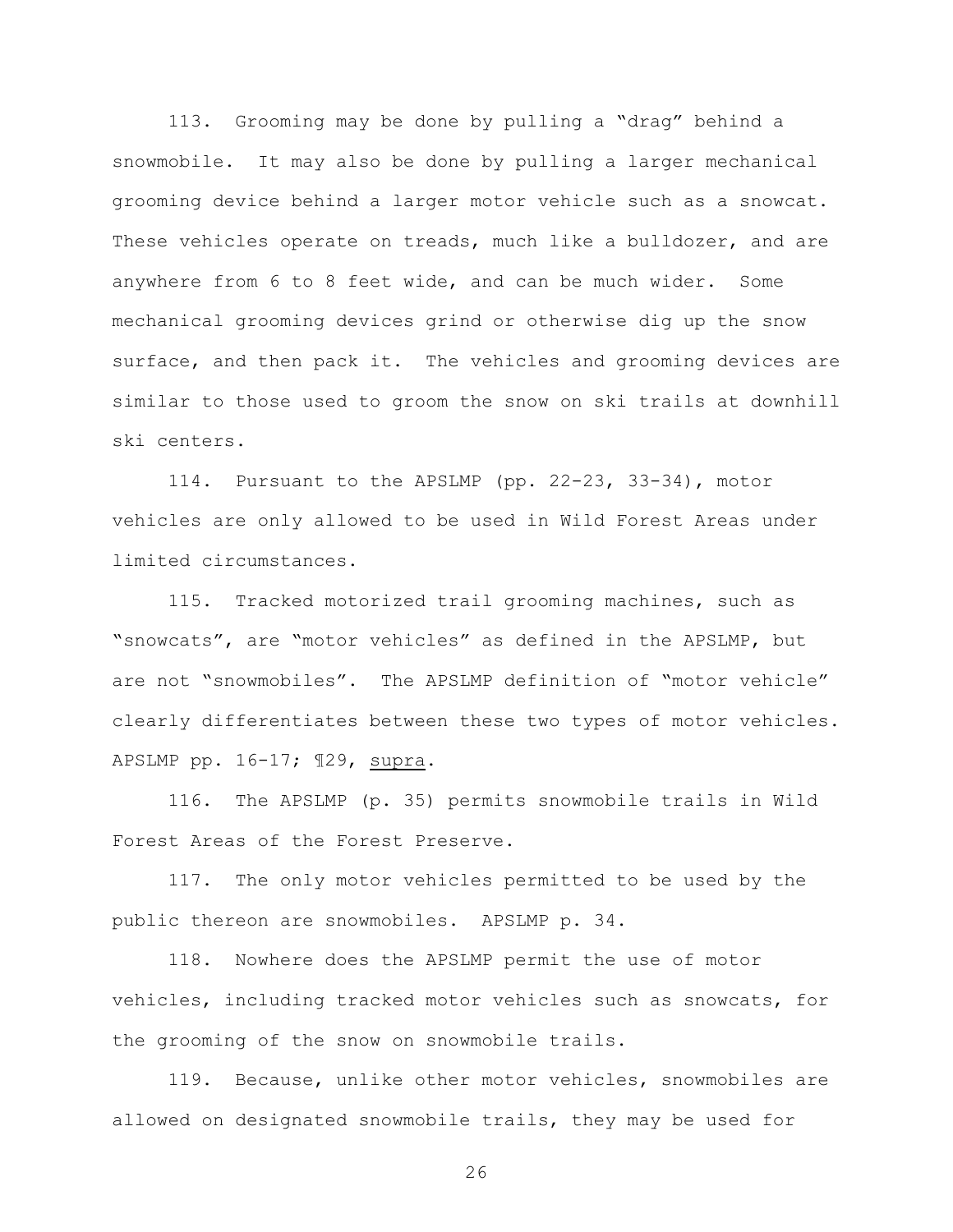such snow grooming. However, no other motor vehicles may be used for such purposes in Wild Forest Areas.

120. The list of allowed uses of motor vehicles in Wild Forest Areas under the APSLMP (pp. 22-23, 33-34) does not include tracked motorized trail grooming machines.

121. Likewise, the APSLMP (p. 33) permits "the use of motor vehicles" ... "by administrative personnel where necessary to reach, maintain or construct permitted structures and improvements ...".

122. However, this allowed administrative maintenance and construction usage does not include the use of tracked motor vehicles such as snowcats and motorized trail grooming machines for grooming the snow on snowmobile trails.

123. This may be contrasted with the way that the APSLMP (p. 16) differentiates between a "cross country ski trail" which is not "constructed, maintained or groomed with the use of motor vehicles" and an "improved cross country ski trail" "which may be constructed, maintained or groomed with the use of motor vehicles" (emphasis added).

124. The distinction made between the two types of cross country ski trails shows that, in the Forest Preserve, snow grooming with motor vehicles other than snowmobiles is only permitted where it is expressly provided for, and that where it is not expressly provided for, it is not permitted pursuant to the APSLMP.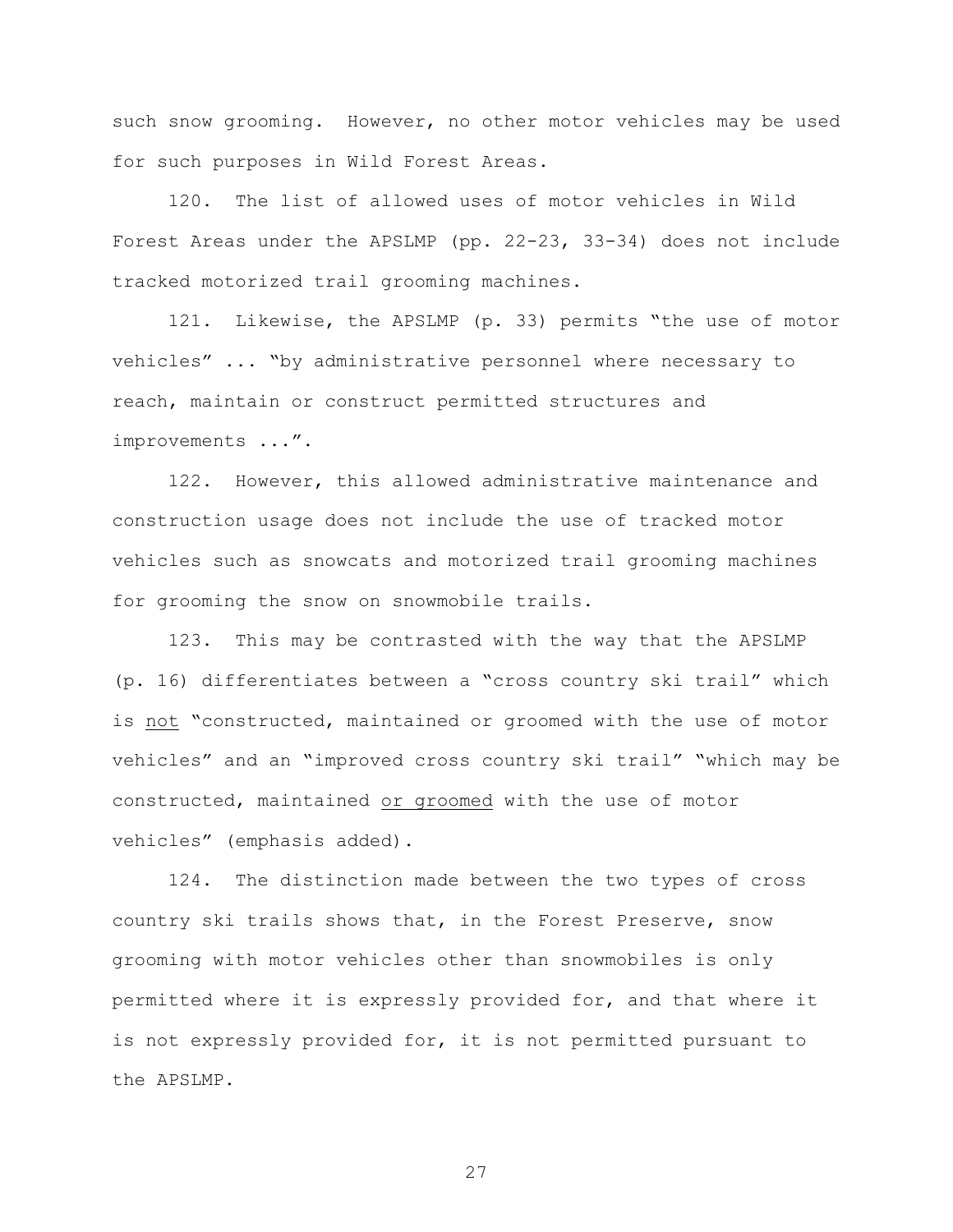125. When APA decided to allow the use of such snow grooming machines on certain cross-country ski trails, it limited that usage to Intensive Use Areas, and did not allow it in Wild Forest Areas. "Improved cross country ski trails" are allowed in "Intensive Use Areas" (APSLMP p. 37) but not in Wild Forest Areas, which only allow for "cross country ski trails" (APSLMP pp. 21, 32, 34). 18

126. While motor vehicles may be used "to reach, maintain or construct permitted structures and improvements ..." in Wild Forest Areas (APSLMP p. 33), this does not include using them to "groom" the snow on snowmobile trails.

127. The definitions of the two types of cross country ski trails, which refer to trails being "constructed, maintained or groomed" (emphasis added) show that "grooming" is different from "maintenance". Otherwise, there would have been no need to list "groomed" separately from "maintenance" in those two ski trail definitions (APSLMP p. 16).

128. The fact that the word "groom" is not used in the list of allowed uses of motor vehicles in Wild Forest Areas (APSLMP p. 33-34) shows that snow grooming is not "maintenance".

129. Likewise, the TRPs issued to the various towns are intended to allow them to both "maintain and groom" such trails. See ¶107, supra.

 $18$  Cross country ski trails are listed as an allowed improvement in Wilderness Areas, and any improvement allowed in Wilderness Areas is also allowed in Wild Forest Areas. APSLMP pp. 21, 32, 34.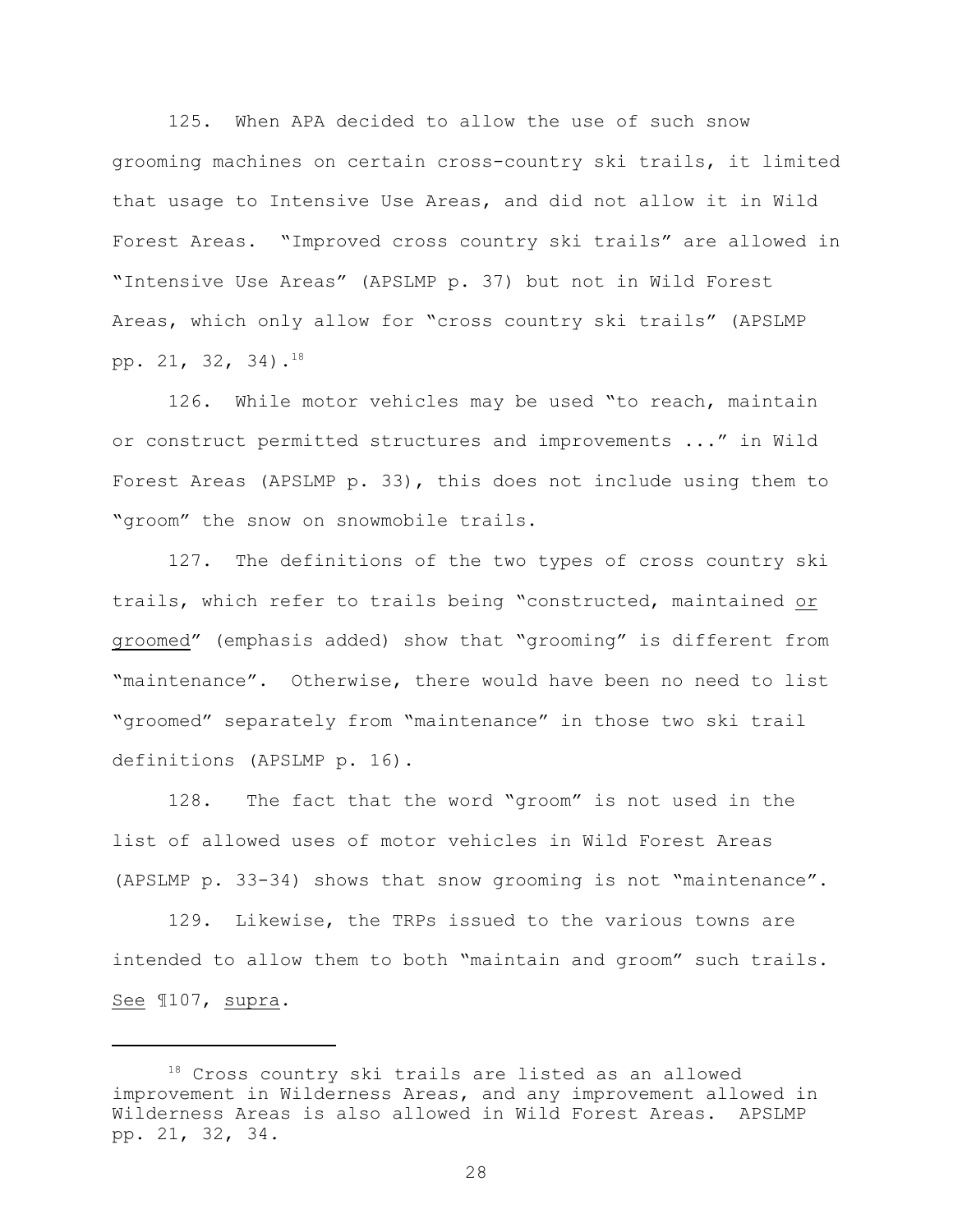130. Thus, DEC recognized the difference between these two activities, but issued these TRPs anyway.

131. Since snow grooming is not a listed allowable use of motor vehicles in Wild Forest Areas, the grooming of snowmobile trails by any type of motor vehicle other than a snowmobile is prohibited by the APSLMP.

132. The use of tracked motorized grooming machines will lead to the widening of snowmobile trails, removal of rocks and other obstructions, grading of trails, cutting and filling of trails, building wider and larger bridges, and other actions that will result in snowmobile trails that no longer have "essentially the same character as a foot trail" as required by the APSLMP (p. 18).

133. When, in December 2003, DEC promulgated the Draft Snowmobile Plan, it admitted (pp. 3, 111, 141) that the APSLMP would have to be amended in order to permit the use of motorized grooming equipment in Wild Forest Areas.<sup>19</sup>

134. No such amendment to the APSLMP has been adopted.

135. The Final Snowmobile Plan (pp. 3-4, 10-11, 22) also concedes that many of its elements will require amendments to existing rules, and as such, are not legally valid.

 $19$  Page 111 of the Final Snowmobile Plan states that motorized grooming would be consistent with the APSLMP on proposed Class I and II trails. (The class types have since been revised.) This is because Class I trails are actually roads where motor vehicles of all kinds are permitted, and because grooming of Class II trails would only be done with snowmobiles themselves, and not with large tracked motorized groomers such as snowcats. Draft Snowmobile Plan, pp. 68-69, 110-111.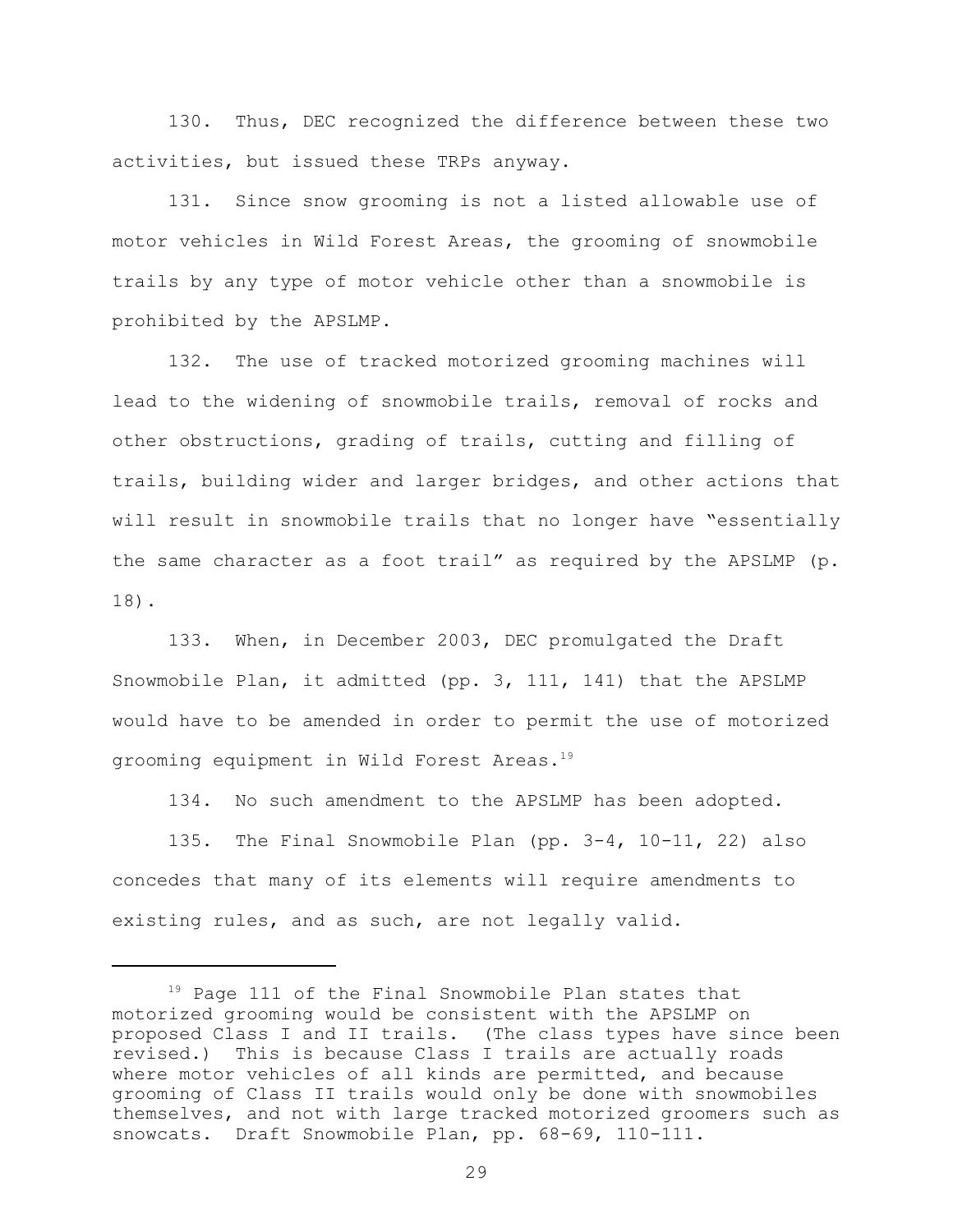136. Much in the way that the APSLMP does, the Final Snowmobile Plan also (pp. 44-45, 50, 58-59, 61-62, 64, 230) differentiates between "maintenance", for which motor vehicles may sometimes be used in the Forest Preserve, and "grooming".

137. The Final Snowmobile Plan (pp. 58, 63), while purporting to authorize grooming of trails, refers only to existing DEC grooming "practice", an acknowledgment that grooming is not permitted by existing laws.

138. The 2009 Management Guidance (pp. 15-16) purports to allow the grooming of snow on snowmobile trails, but in keeping with the nomenclature of the APSLMP, it differentiates between grooming snow and maintenance activities such as removing fallen trees, placing trail signs, pruning vegetation and hauling construction materials.

139. As set forth above, the APSLMP (p. 33) only allows the use of motor vehicles on trails in Wild Forest Areas when "necessary".

140. Even if the Defendants believe that the grooming of the snow on snowmobile trails is desirable, it is not "necessary" for the use thereof. Indeed, under the Final Snowmobile Plan (pp. 61-63), grooming is purportedly allowed on some trails, but not on others, so it is clearly optional.

141. If a type of use, structure or improvement is not specifically listed in the APSLMP as an allowed activity in the type of Forest Preserve land area involved (such as Wild Forest), then it is not permitted and must be prohibited or removed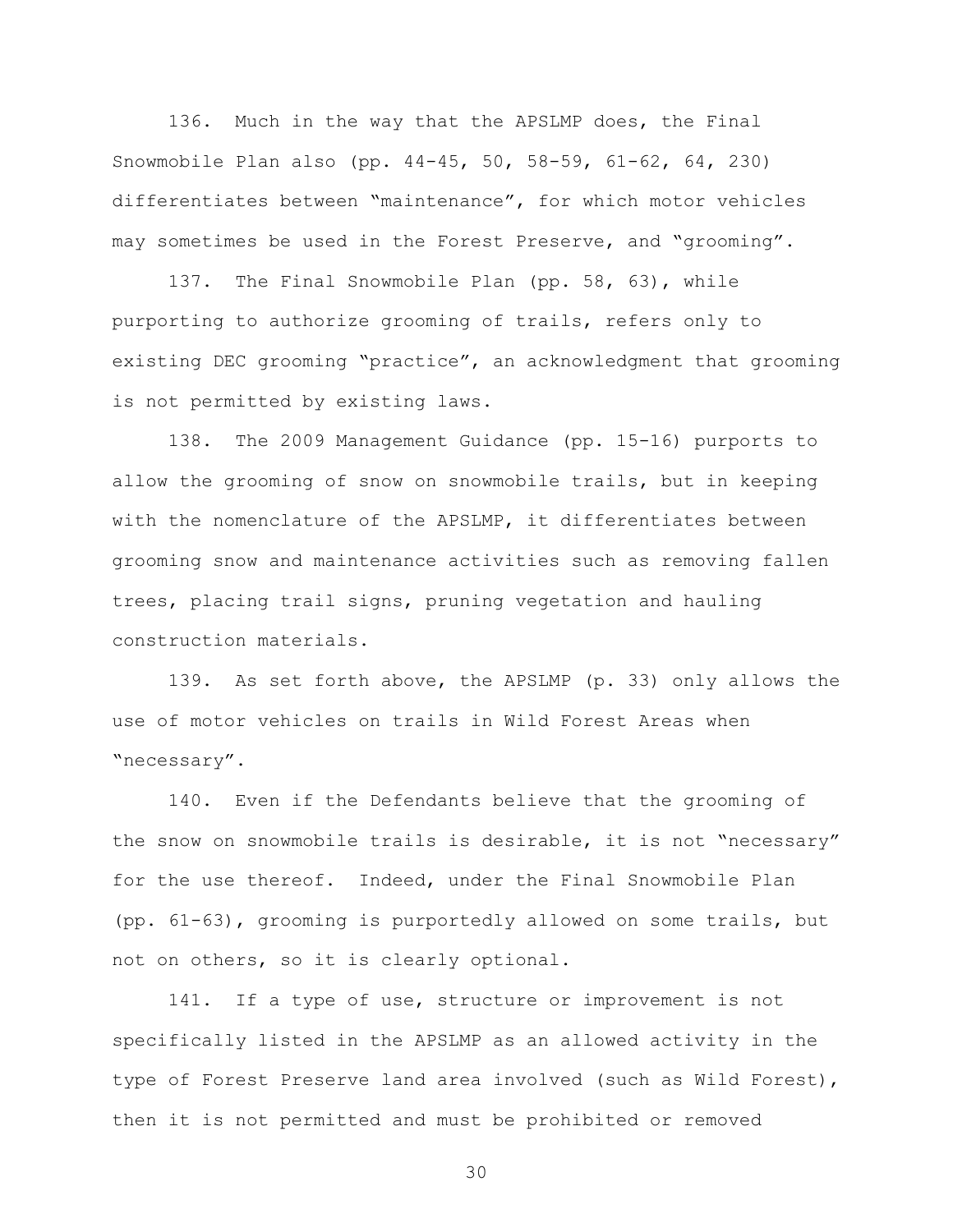promptly. Any provision of a UMP, TRP, or agreement to the contrary is in excess of APA's and DEC's authority.

142. Therefore, the approval of the TRPs and agreements described above, which allow the grooming of snowmobile trails with motorized grooming machines such as snowcats, was in violation of the APSLMP and was arbitrary and capricious, in excess of DEC's jurisdiction and affected by error of law, and should be annulled.

# **AS AND FOR A THIRD SEPARATE AND DISTINCT CAUSE OF ACTION PURSUANT TO CPLR ARTICLE 78**

143. Each and every allegation set forth above is hereby repeated and realleged.

144. The New York State Forest Preserve, which is protected as "Forever Wild" by New York Constitution Article 14, § 1, is managed by DEC under ECL  $$3-0301(1)(d)$  and  $$9-0903(1)$ .

145. ECL § 3-0301(1)(d) gives DEC the power and the responsibility to "[p]rovide for the care, custody, and control of the forest preserve".

146. ECL § 9-0903(1) provides DEC with similar "power, duty and authority to "[e]xercise care, custody, and control" of the Forest Preserve and ECL § 9-0903(3) empowers it to make rules and regulations for that purpose.

147. Pursuant to those powers, DEC has adopted 6 NYCRR § 196.1(a), which provides in part that "no person shall operate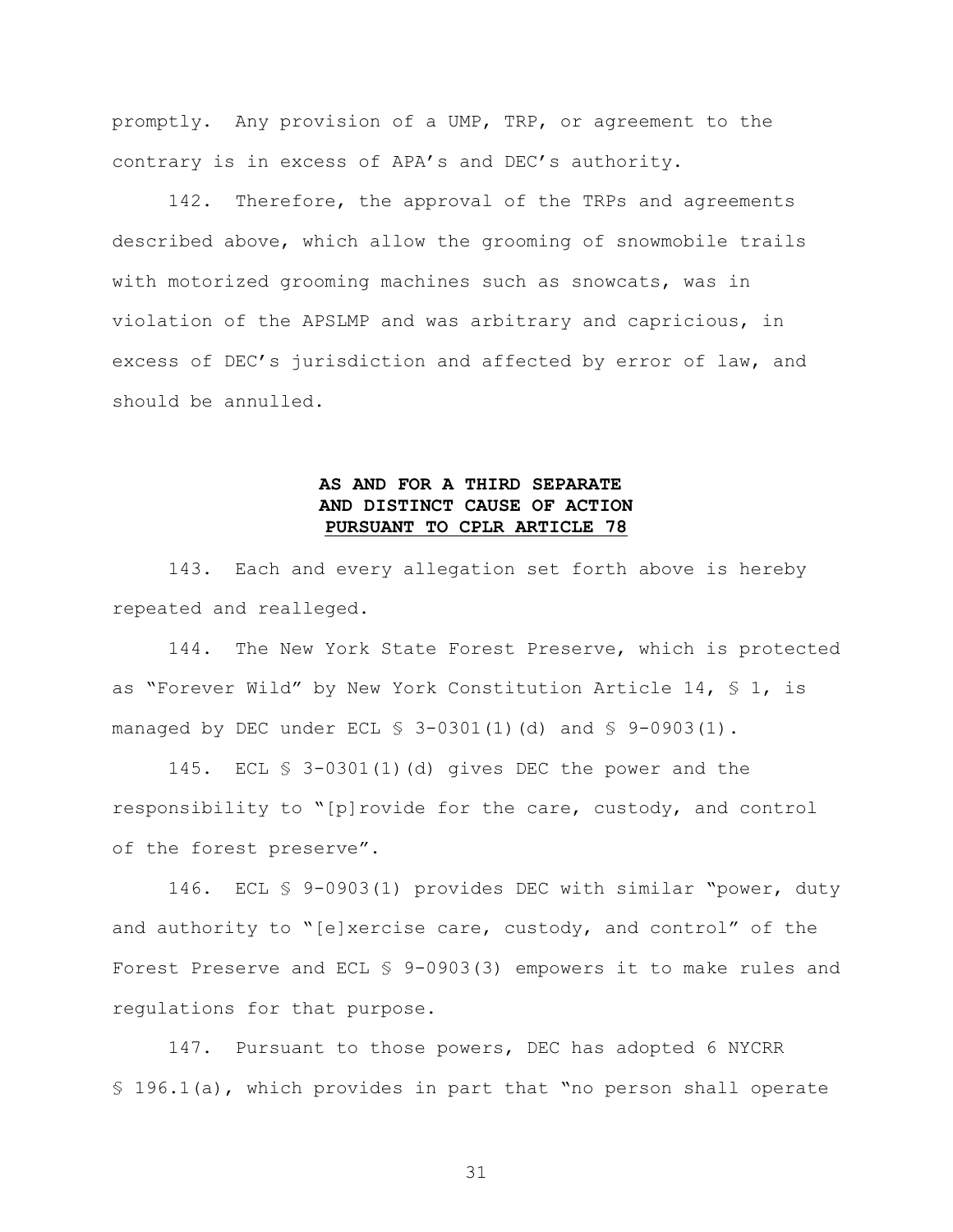a motorized vehicle in the forest preserve except as permitted in subdivisions (b) and (c) of this section."

148. Subdivisions (b) and (c) of § 196.1 limit the use of motorized vehicles in the Forest Preserve only to roads.

149. In the Forest Preserve, snowmobile trails are not roads.

150. Therefore, motor vehicles are not permitted on trails, including on snowmobile trails.

151. However, pursuant to 6 NYCRR § 196.2(a) snowmobiles are permitted on trails specifically designated by DEC as a "snowmobile trail".

152. For purposes of 6 NYCRR Part 190, including § 196, 6 NYCRR § 190.0(b)(8) defines a "motor vehicle" as:

a device for transporting personnel, supplies or material incorporating a motor or an engine of any type for propulsion, and with wheels, tracks, skids, skis, air cushion or other contrivance for traveling on or adjacent to land, water or ice. It shall include such vehicles as automobiles, trucks, jeeps, all-terrain vehicles, duffel carriers, snowcats, bulldozers and other earth-moving equipment, but shall not include snowmobiles. (emphasis added)<sup>20</sup>

153. A "snowcat" is a type of machinery used for grooming snowmobile trails, as well as ski trails, and for other purposes.

154. Section 190.0(b)(8) differentiates between "snowcats" and "snowmobiles".

 $20$  This definition is slightly different from that of the APSLMP, principally in that it excludes snowmobiles.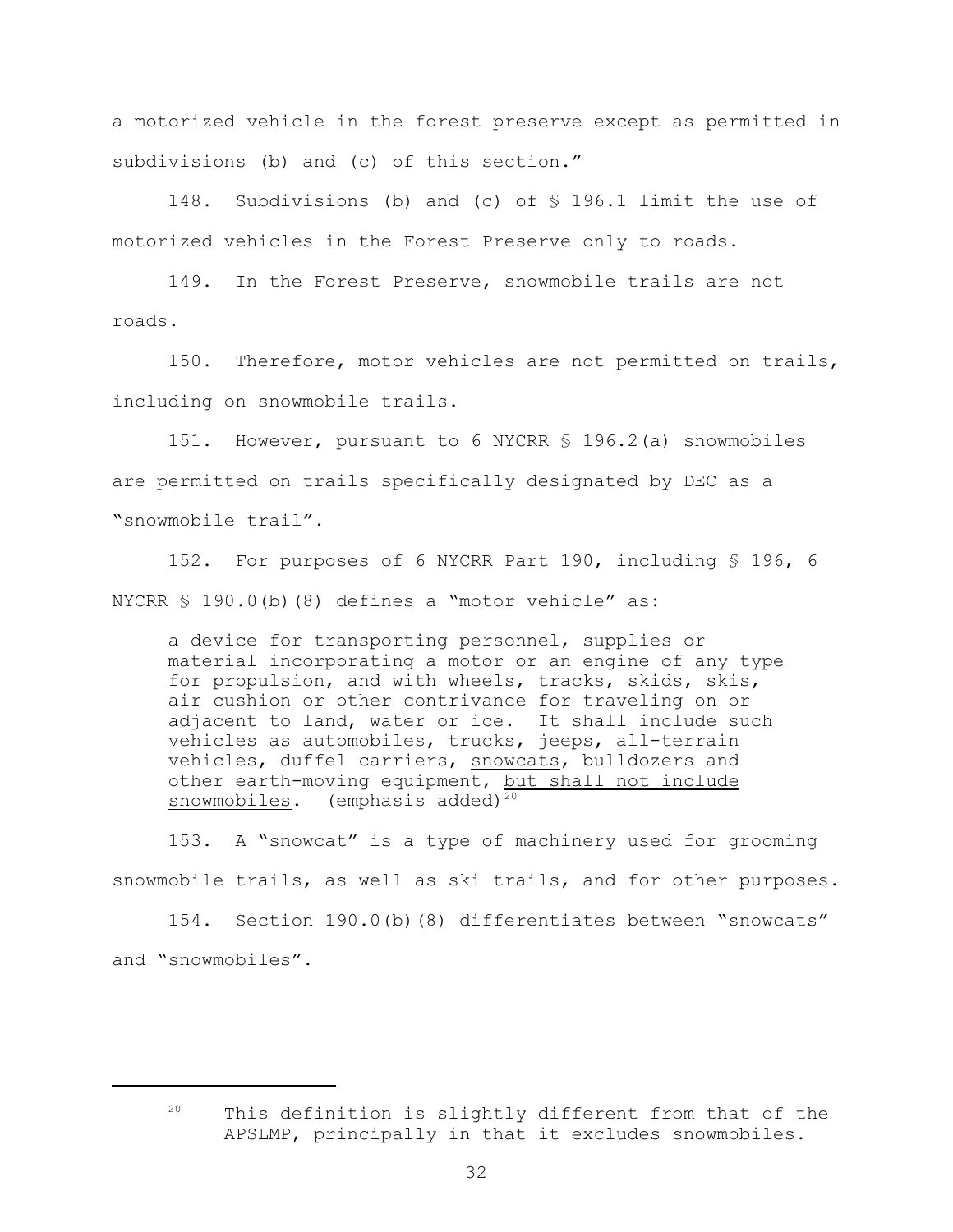155. A motorized snowmobile trail grooming machine, including a snowcat, is clearly a "motor vehicle" for purposes of 6 NYCRR Part 196.<sup>21</sup>

156. Therefore, 6 NYCRR § 196.1(a) prohibits the use of such grooming machines in the Forest Preserve, other than on roads, even while allowing the use of snowmobiles.

157. Therefore, the approval of the aforesaid TRPs allowing the grooming of snowmobile trails with motorized grooming machines was arbitrary and capricious, in excess of DEC's jurisdiction and affected by error of law.

WHEREFORE, it is requested that judgment be granted:

(A) Enjoining Defendants from constructing in the Forest Preserve Class II Community Connector snowmobile trails, and other trails having similar characteristics or requiring like amounts of tree cutting;

(B) Ordering Defendants to rehabilitate the damage done to the Forest Preserve so far by the construction of said trails;

(C) Enjoining Defendants from using or permitting the use of mechanical groomers such as snowcats on the snowmobile trails in the Forest Preserve;

(D) Annulling TRPs number 6715, 6716, 7054, 7055, 7056, 7057, and 7241, and all other TRPs and agreements described herein;

 $21$  Section 196.1 uses "motor vehicle" and "motorized vehicle" interchangeably.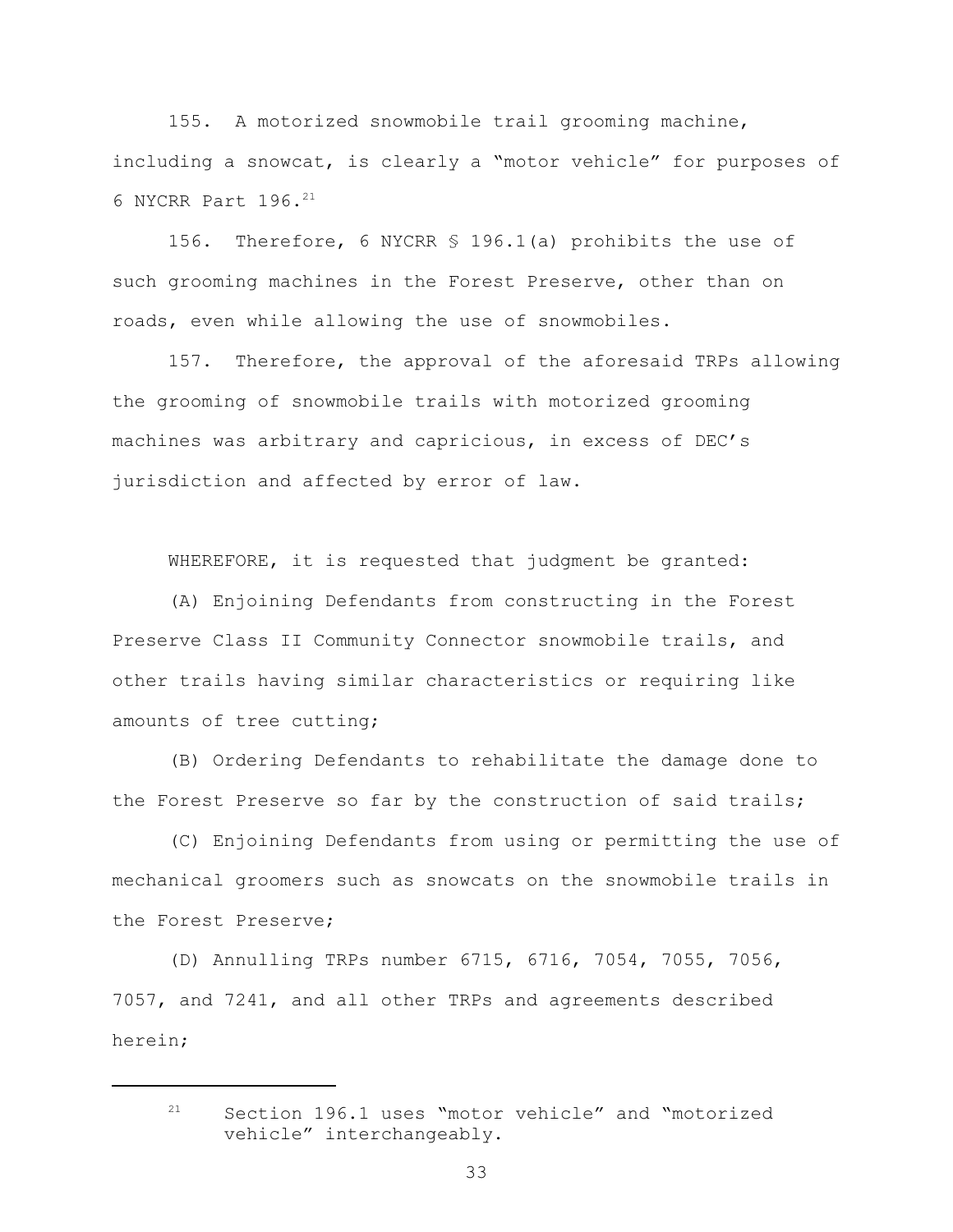(E) Awarding Plaintiff the costs and disbursements of this action-proceeding;

(F) Awarding Plaintiff its legal fees and other expenses pursuant to the New York State Equal Access to Justice Act, CPLR Article 86; and

(G) Granting such other and further relief as may be deemed just and proper by the Court.

### **DRAFT**

Dated: February , 2013

 CAFFRY & FLOWER Attorneys for Plaintiffs John W. Caffry, of Counsel Claudia K. Braymer, of Counsel 100 Bay Street Glens Falls, New York 12801 518-792-1582

To: ATTORNEY GENERAL OF THE STATE OF NEW YORK Attorney for Defendants DEC and APA The Capitol Albany, New York 12224 518-474-1191